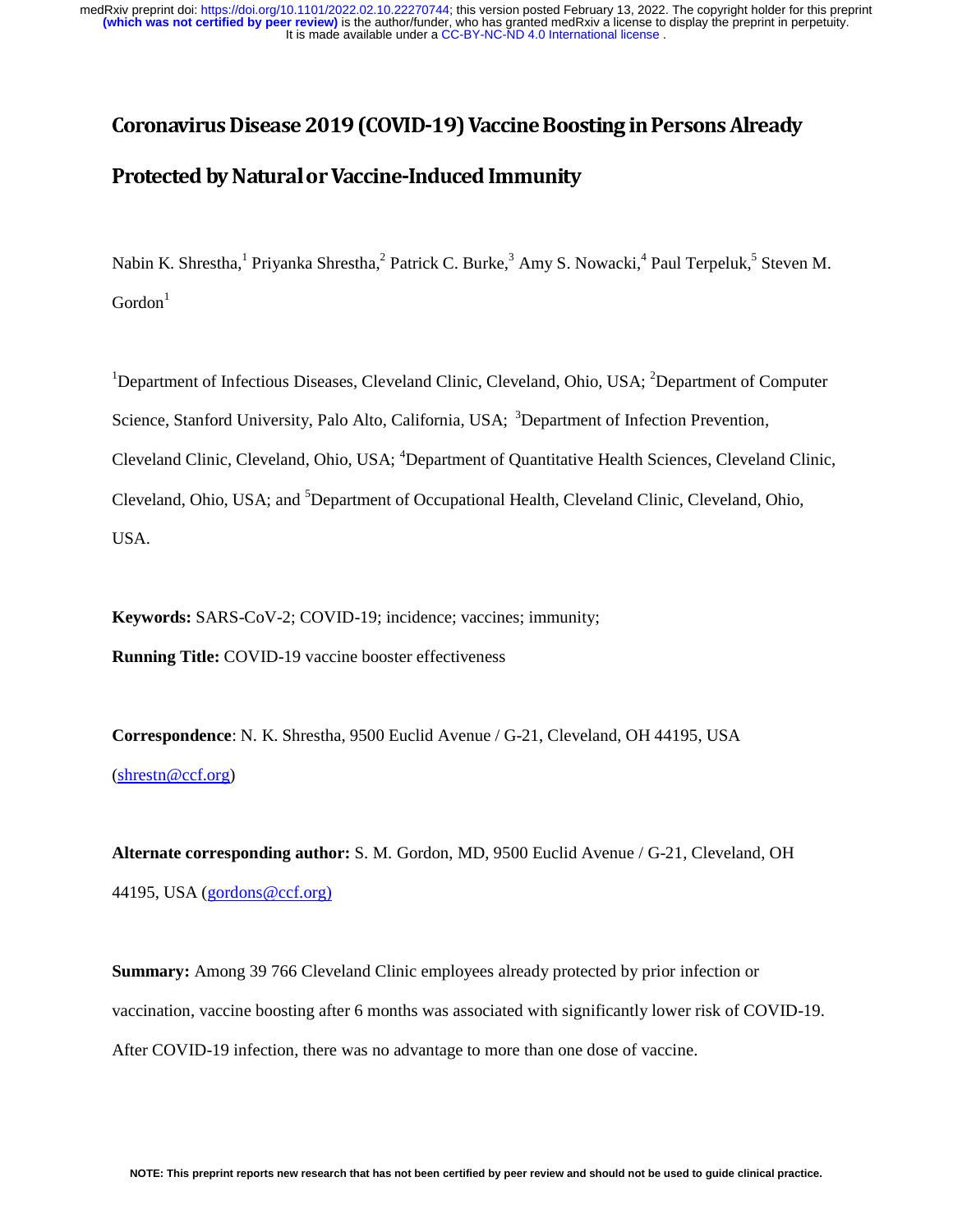# **ABSTRACT**

*Background.* The purpose of this study was to evaluate whether boosting healthcare personnel, already reasonably protected by prior infection or vaccination, with a vaccine developed for an earlier variant of COVID-19 protects against the Omicron variant.

*Methods.* Employees of Cleveland Clinic who were previously infected with or vaccinated against COVID-19, and were working in Ohio the day the Omicron variant was declared a variant of concern, were included. The cumulative incidence of COVID-19 was examined over two months during an Omicron variant surge. Protection provided by boosting (analyzed as a time-dependent covariate) was evaluated using Cox proportional hazards regression. Analyses were adjusted for time since proximate overt immunologic challenge (POIC) as a time-dependent covariate.

*Results.* Among 39 766 employees, 8037 (20%) previously infected and the remaining previously vaccinated, COVID-19 occurred in 6230 (16%) during the study. Risk of COVID-19 increased with time since POIC. In multivariable analysis, boosting was independently associated with lower risk of COVID-19 among those with vaccine-induced immunity (HR, .43; 95% CI, .41-.46) as well as those with natural immunity (HR, .66; 95% CI, .58-.76). Among those with natural immunity, receiving 2 compared to 1 dose of vaccine was associated with higher risk of COVID-19 (HR, 1.54; 95% CI, 1.21-1.97).

*Conclusions.* Administering a COVID-19 vaccine not designed for the Omicron variant, 6 months or more after prior infection or vaccination, protects against Omicron variant infection in both previously infected and previously vaccinated individuals. There is no evidence of an advantage to administering more than 1 dose of vaccine to previously infected persons.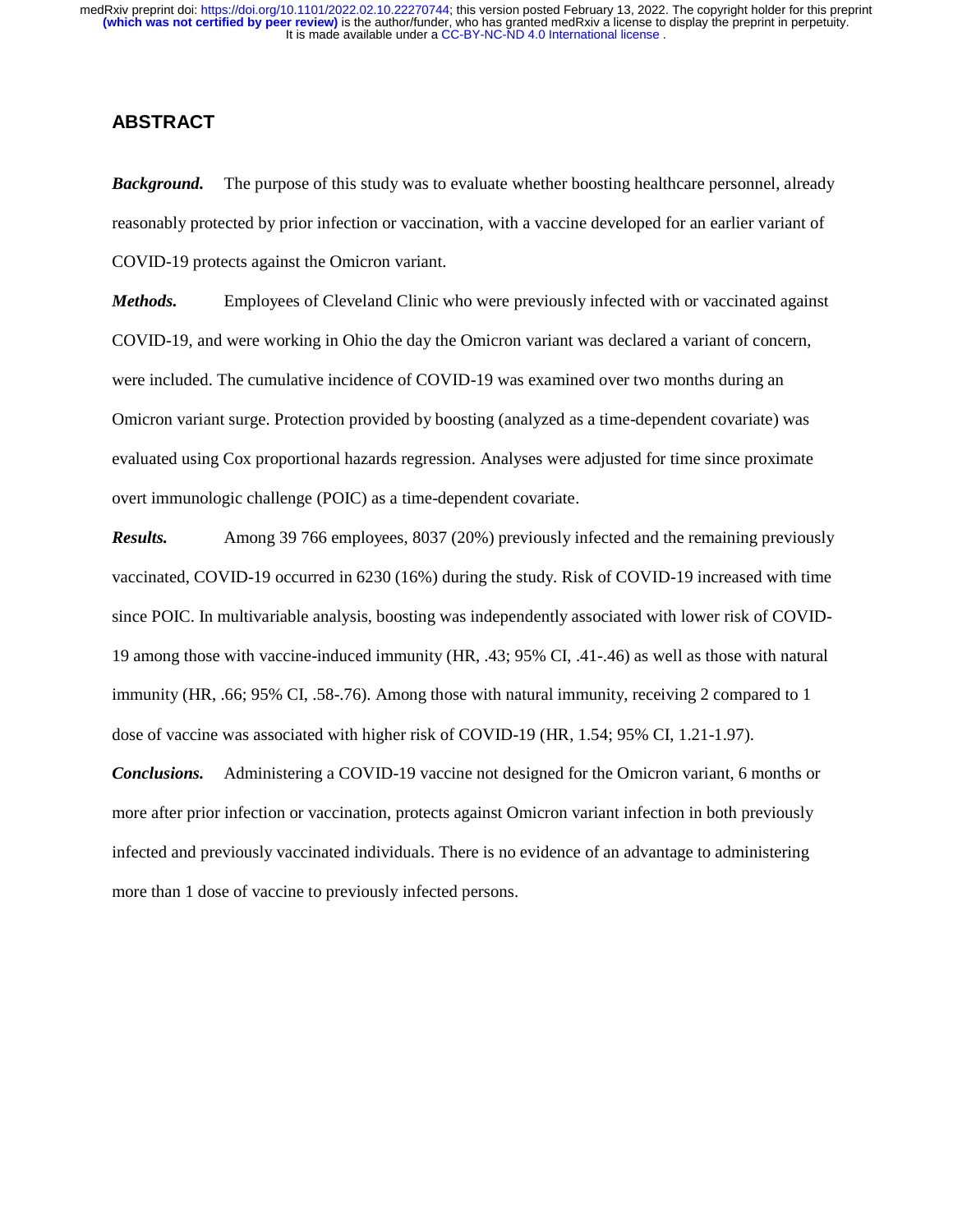# **INTRODUCTION**

By the time the Delta variant of severe acute respiratory syndrome-associated coronavirus 2 (SARS-CoV-2) became the predominant strain in the United States, it was already several months after the majority of early vaccine recipients had received their vaccines. A small proportion of vaccinated individuals experienced breakthrough infections. Studies suggested that waning immunity may at least partially explain the breakthrough infections, and vaccine boosters began to be administered in some resource-rich countries, with an expectation that waning vaccine-induced immunity might be boosted by an additional dose of vaccine. Nationwide studies from Israel showed that a booster dose did indeed provide significant protection against coronavirus disease 2019 (COVID-19) [1–3].

The Omicron variant was first identified in South Africa in mid-November 2021, and was declared a variant of concern (VOC) by the World Health Organization on 26 November 2021. This was more contagious than the Delta variant [4], and became the predominant strain in the United States within 3 weeks of the first positive test within the USA on 29 November 2021. Public health officials strongly recommended that all get a vaccine booster to control its spread. However, by this time it was known that this variant had a large number of mutations, including several on the spike protein itself [5,6], the target of COVID-19 vaccines, raising the possibility that vaccine effectiveness against the new variant might be seriously compromised. Additionally, although very rare previously, with the emergence of the Omicron variant, a surprisingly large proportion of previously infected individuals experienced reinfections [7,8], and breakthrough infections in vaccinated individuals were also very common [9,10], including among those in our own practice who had received a vaccine booster. These observations raised questions about the utility of boosting those with pre-existing natural or vaccine-induced immunity, with a vaccine not specifically designed for the new variant.

The purpose of this study was to evaluate whether boosting individuals already reasonably protected by prior infection or vaccination, with a vaccine developed for an earlier variant of COVID-19, protects against infection with the Omicron variant.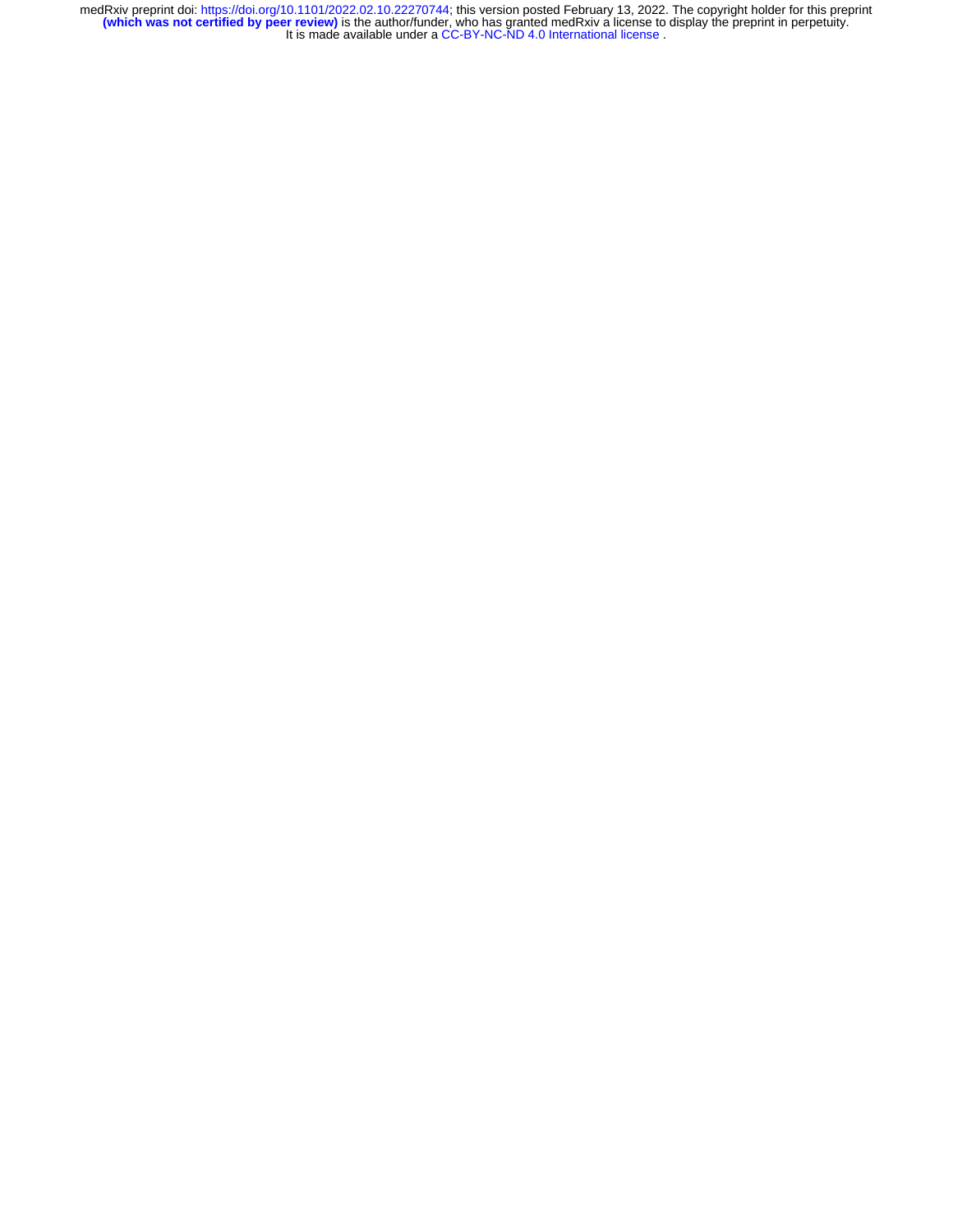# **METHODS**

# **Study design**

This was a retrospective cohort study conducted at the Cleveland Clinic Health System in Ohio, United States. The study was approved by the Cleveland Clinic Institutional Review Board as exempt research (IRB no. 21-1163). A waiver of informed consent and waiver of HIPAA authorization were approved to allow access to de-identified health information by the research team.

# **Setting**

Beginning in March 2020, all employees at Cleveland Clinic with a positive SARS-CoV-2 test were interviewed and symptoms monitored remotely by Occupational Health while the employees were isolated at home. Voluntary vaccination for COVID-19 began on 16 December 2020. Most employees were vaccinated with two doses of an mRNA vaccine, either the Pfizer-BioNTech vaccine or the Moderna vaccine. Individuals began receiving booster vaccine of their own accord in August 2021, and the healthcare system officially began offering vaccine boosters on 5 October 2021.

#### **Participants**

All employees of the Cleveland Clinic Health System working in Ohio as of December 16, 2020, the day employee COVID-19 vaccination was started, were screened for inclusion in the study. Those who were protected by natural or vaccine-induced immunity and remained in employment as of 26 November 2021, the day the Omicron variant was declared a VOC, were included. An individual was considered protected by natural immunity 14 days after testing positive for COVID-19 by a nucleic acid amplification test (NAAT). If not previously infected, a person was considered protected by vaccineinduced immunity 14 days after receipt of the second vaccine dose of an mRNA vaccine. By only screening individuals who had been in employment since vaccination started almost a year prior to the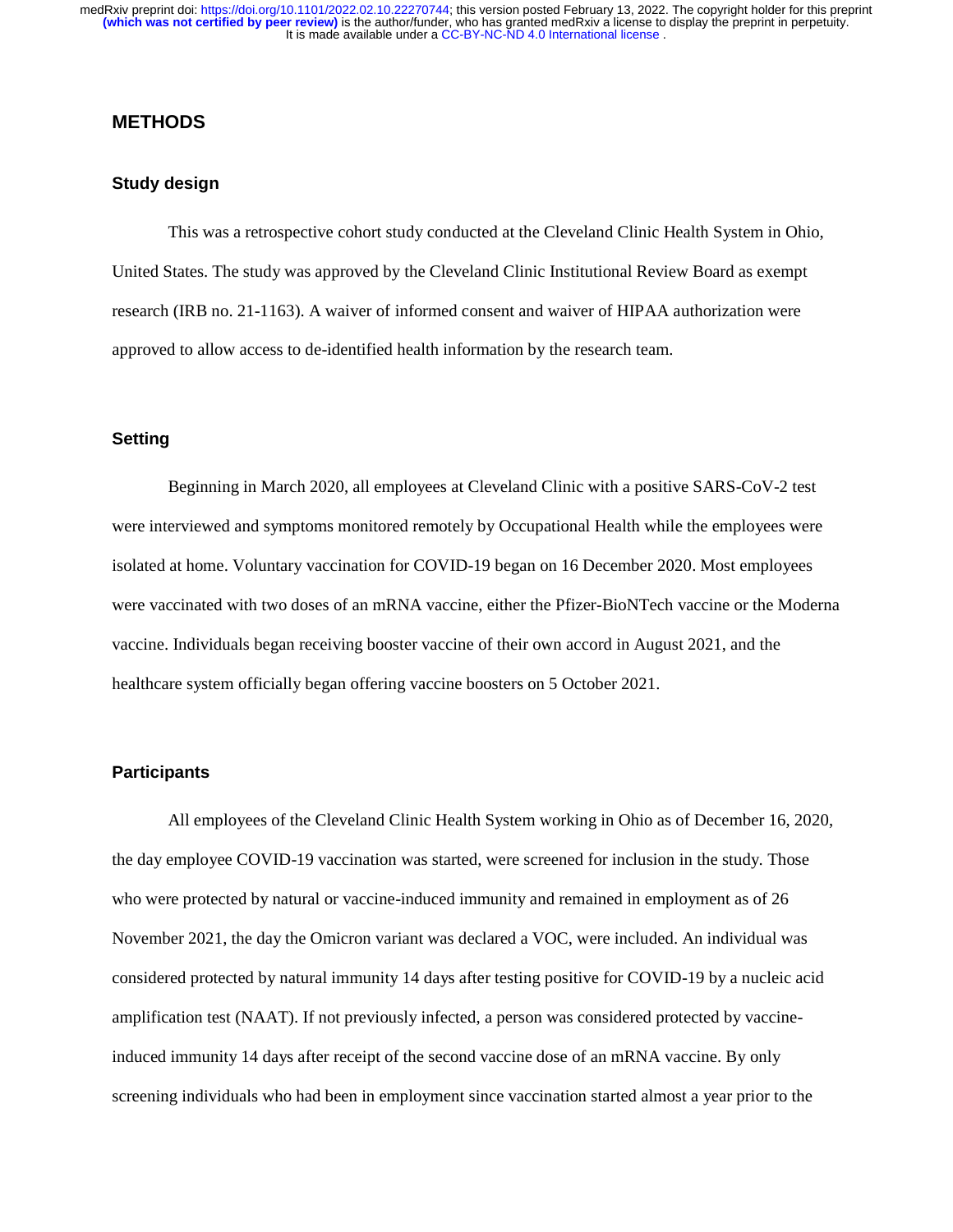study start date, we could ensure accurate prior vaccination data and be reasonably assured of not having missed a prior COVID-19 diagnosis, at least up to a year.

#### **Variables**

 A vaccine booster was defined as at least 1 dose of any COVID-19 vaccine at least 90 days following COVID-19 infection for those with natural immunity (i.e. those previously infected), or a third dose of a COVID-19 vaccine at least 90 days following the second dose of an mRNA COVID-19 vaccine for those with vaccine-induced immunity (i.e. those not previously infected). Individuals were considered boosted 7 days after receipt of a qualifying vaccine booster. Covariates collected were age, aggregated job title (to maintain anonymity for rare job titles), job location, and job type categorization into patientfacing or non-patient facing, as described in an earlier study [11]. Protected health information identifiers were not included in the extracted data, and institutional data governance rules related to employee data limited our ability to supplement our dataset with additional clinical variables.

# **Outcome**

The primary study outcome was time to COVID-19, the latter defined as a positive NAAT for SARS-CoV-2 any time after 26 November 2021, the study start date. The date of infection for any episode of COVID-19 was the date of the first positive test for that episode of illness. Subsequent positive tests within 90 days were considered part of the same episode of illness. The health system never had a requirement for systematic asymptomatic employee test screening. Most of the positive tests would have been tests done to evaluate suspicious symptoms or as part of quarantine and return-to-work testing of employees exposed to patients with COVID-19. A small proportion would have been tests done as part of pre-operative or pre-procedural screening.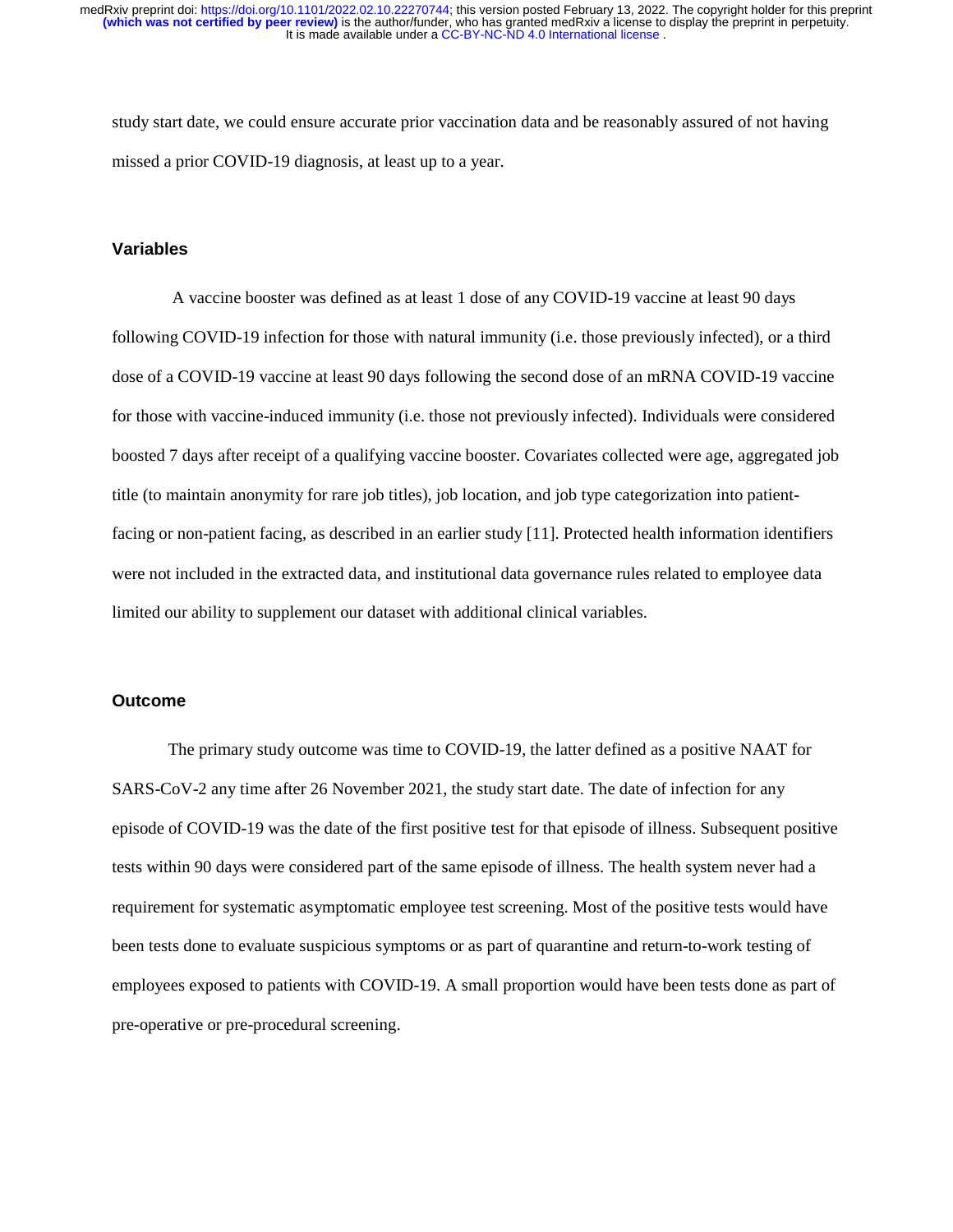Time to symptomatic COVID-19 and time to hospitalization for COVID-19 were planned as secondary outcomes. Unfortunately, employee health monitoring processes had to be stopped about 21 days after the study start date due to inability to keep up with a very large number of cases.

#### **Statistical analysis**

Boosting status of a study subject could change on any day of the study. To account for this, "boosting" was treated as a time-dependent covariate whose value changed from "non-boosted" to "boosted" 7 days after receipt of a vaccine booster. Additionally, risk of COVID-19 would be influenced by prior exposure to the causative pathogen or its antigens, and on the time elapsed since the last such encounter. To adjust for this, we defined the proximate overt immunologic challenge (POIC) as the most recent exposure to SARS-CoV-2 by infection or vaccination. Since this could also change on any day for any study subject, time (in days) since POIC, was a time-dependent covariate.

A Simon-Makuch hazard plot [12] was created to compare the cumulative incidence of COVID-19 among subjects classified by type of immunity (natural or vaccine-induced) and boosting status (boosted or non-boosted, as a time-dependent covariate). Employees who had not developed COVID-19 were censored at the end of the study follow-up period (28 January 2022). Those whose employment was terminated during the study period before they had COVID-19 (216 subjects) were censored on the date of termination of employment. Curves for the non-boosted were based on data for as long as the booster status remained "non-boosted". Curves for the boosted were based on data from the date the booster status changed to "boosted", until the study end date.

To evaluate the effect of time since POIC on risk of COVID-19, Simon-Makuch hazard plots comparing the cumulative incidence of COVID-19 for groups stratified by time since POIC, were plotted separately for those with natural immunity and those with vaccine-induced immunity. Subjects were censored on the date they were terminated as in the primary analysis. Time since POIC could change for any subject any day over the course of the study, and subjects moved from one subgroup to another as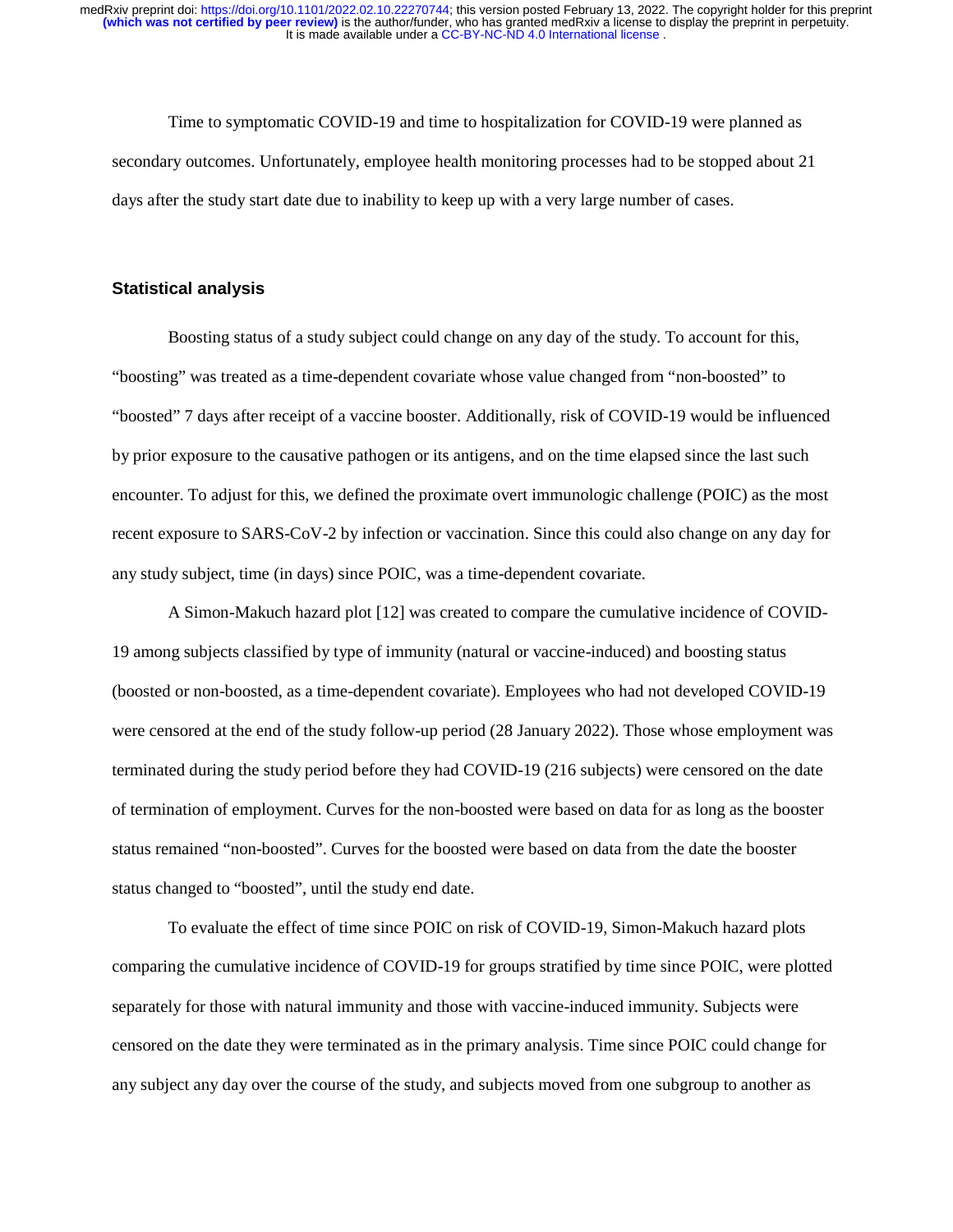they crossed the limits of the time groups. Receipt of a COVID-19 vaccine was considered an immunologic challenge and time since POIC changed accordingly on the date of receipt of vaccine.

Among those with natural immunity, the effect of timing of a booster, and the effect of number of doses of vaccine, on risk of COVID-19, were examined in separate Simon-Makuch hazard plots. For the former, groupings were based on time since prior infection and boosting as separate time-dependent covariates. For the latter, the number of vaccine doses was calculated as a time-dependent covariate (as it could change for any subject on any day of the study).

Multivariable Cox proportional hazards regression models were fitted to examine associations of various variables with time to COVID-19, separately for those with natural immunity and those with vaccine-induced immunity. Where included, boosting, time since POIC, time since prior infection, and number of vaccine doses were included as time-dependent covariates [13]. These models were also explored in subsets divided by time since prior infection (for those with natural immunity) and time since second vaccine dose (for those with vaccine-induced immunity).

The analysis was performed by N. K. S. and A. S. N. using the *survival* package and R version 4.1.2 (R Foundation for Statistical Computing) [13–15].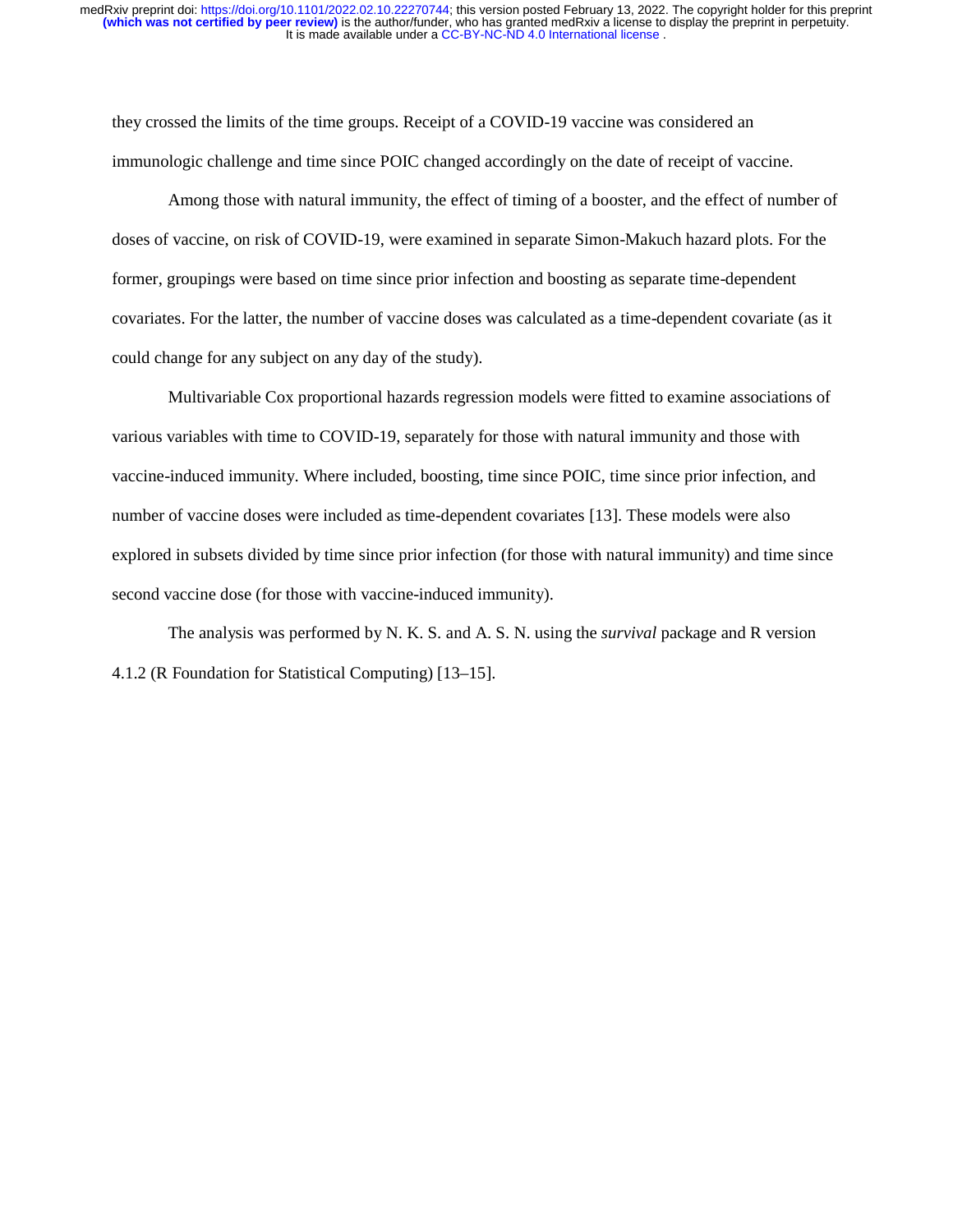# **RESULTS**

Of 39 766 employees included in the study, 8037 (20%) were previously protected by natural immunity and 31 729 (80%) by vaccine-induced immunity. By the end of the study, 26 176 (66%) were boosted. Altogether, 6230 employees (16%) acquired COVID-19 during the 9 weeks of the study.

# **Baseline characteristics**

Table 1 shows the characteristics of subjects grouped by type of immunity protection at the start of the study. At the start of the study, the median duration since achieving protected status was 331 days (IQR 228-363 days) for those protected by natural immunity, and 275 days (IQR 228-283 days) for those protected by vaccine-induced immunity.

Table 2 shows the characteristics of subjects grouped by their boosting status by the end of the study. For those boosted, the median time to being boosted was 16 days prior to the study start date (IQR -38 to 6 days).

# **Cumulative incidence of COVID-19 among boosted and non-boosted individuals with natural and vaccine-induced immunity**

Figure 1 compares the cumulative incidence of COVID-19 stratified by immunity type and vaccine boosting status. Among persons with vaccine-mediated immunity, the cumulative incidence of COVID-19 was significantly lower for those boosted compared to those not boosted. However, among those with natural immunity, the cumulative incidence of COVID-19 did not differ between the boosted and the non-boosted in an unadjusted comparison.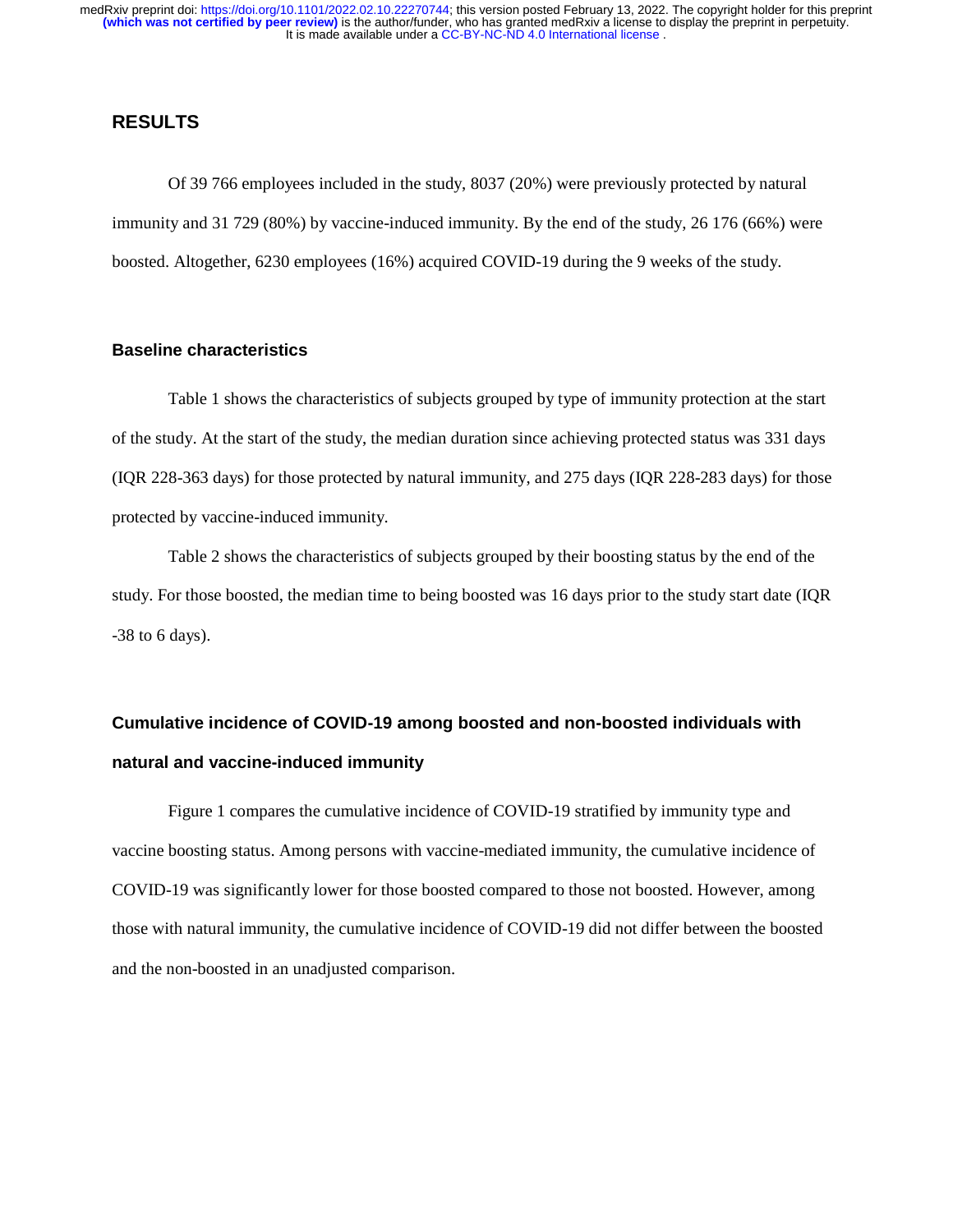# **Time since proximate overt immunologic challenge**

Figure 2 shows the risk of COVID-19 stratified by time since POIC, separately for those with natural immunity and those with vaccine-induced immunity.

For those with natural immunity, the risk of COVID-19 was lowest for POIC within the preceding 6 months. POIC between 6-9 months had a higher risk, and POIC 9 months or longer in the past had an even higher risk. These findings suggest that those with prior COVID-19, caused by a pre-Omicron variant, enjoy a certain level of protection against the Omicron variant for up to 6 months, and that such protection wanes off gradually after 6 months.

For those with vaccine-induced immunity, the risk of COVID-19 was higher for POIC 3-6 or 6-9 months previously compared to POIC within the preceding 3 months, suggesting that the protection against the Omicron variant from two doses of an mRNA vaccine wanes after 3 months. Surprisingly, POIC 9-12 months previously had a lower risk of COVID-19 than POIC 3-9 months previously, and a similar risk to POIC within the preceding 3 months. The explanation for this seeming anomaly is unlikely to be that people transiently lose vaccine-induced immunity after 3 months and regain it after 9 months. This finding could possibly be explained by the fact that those whose POIC occurred 9-12 months previously were those who would have faced the Delta variant within the preceding 3 months with waning vaccine-induced immunity (being past 6 months from their original vaccination) [11], and many of whom may have been inadvertently boosted by an unrecognized asymptomatic or pauci-symptomatic infection with the Delta variant. Those who were vaccinated 3-6 and 6-9 months prior to the start of this study would have been within 6 months of their vaccination during the Delta variant surge, thereby protected from a Delta variant infection at the time [11,16], and thus would not have had the benefit of a boost to their immunity from a Delta variant infection.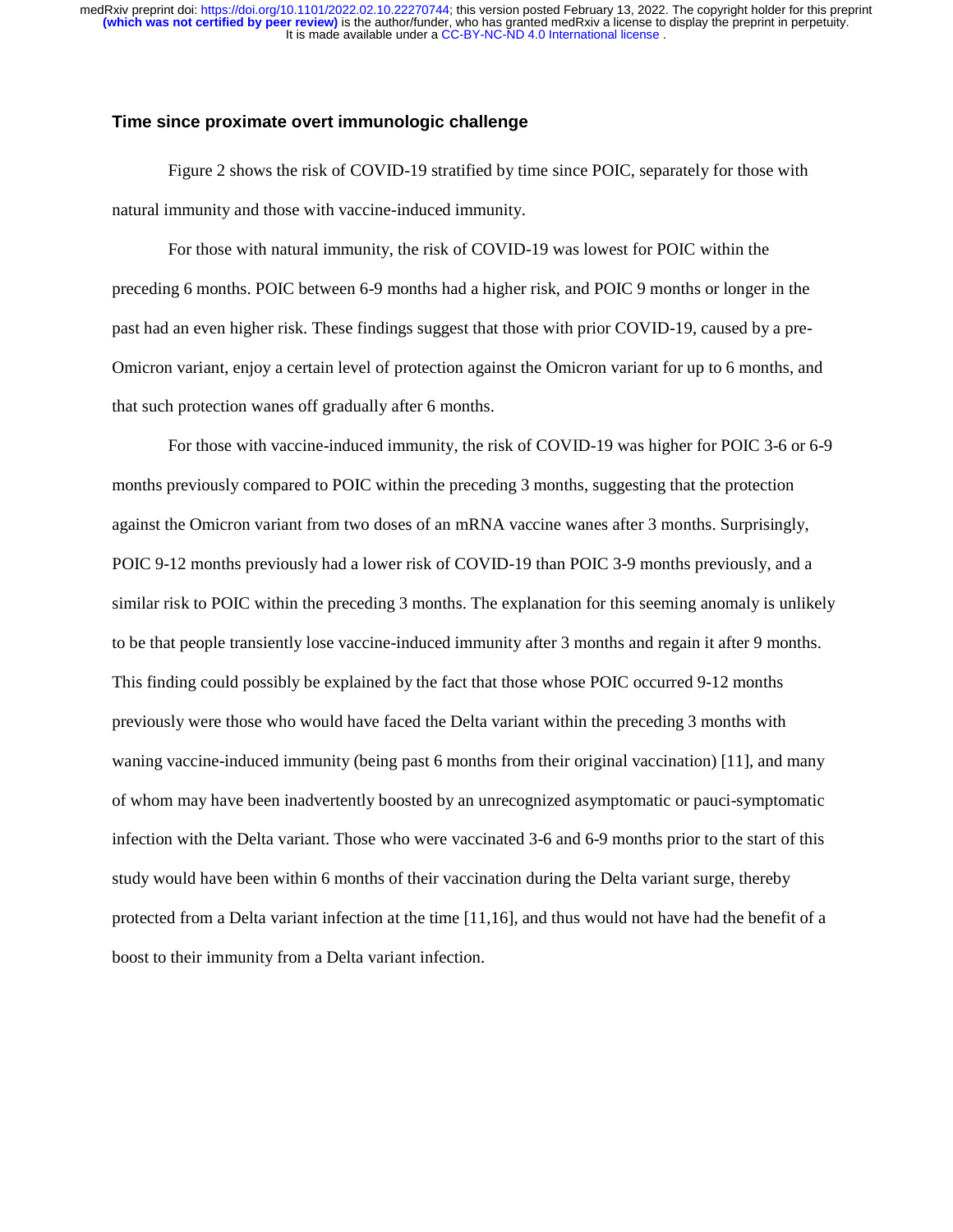#### **Timing of vaccination after COVID-19**

Among persons with natural immunity, in the absence of subsequent vaccination, the risk of COVID-19 was substantially higher for those with prior infection more than 6 months in the past compared to those with prior infection within 6 months (Figure 3). Among those with prior infection 6 months or longer in the past, those vaccinated after COVID-19 had lower risk of COVID-19 than those not. Among those with prior infection within 6 months, protection from vaccination did not statistically significantly differ from the unvaccinated group. A single infection within the <6 months and vaccinated group would make the cumulative incidence of COVID-19 in that group the same as that of the  $<6$ months and unvaccinated group (note the small at risk sample size). Notably, those previously infected within the preceding 6 months and subsequently unvaccinated still had a risk of COVID-19 that was significantly lower than that of those previously infected more than 6 months earlier and subsequently vaccinated. This suggests that natural immunity acquired from an earlier variant of COVID-19 provides substantial protection against the Omicron variant for at least 6 months even in the absence of a vaccine. Six months or later after COVID-19, vaccination provides significant protection.

### **Number of vaccine doses after COVID-19**

Among individuals with natural immunity from prior infection, those who received 1 dose of vaccine had a significantly lower risk of COVID-19 than those who received no vaccine, but those who received two doses had a higher risk of COVID-19 than those who received a single dose and a risk that was no lower than those who received no vaccine (Figure 4). Those who received 3 doses appeared to have a lower risk than those who received no vaccine, but a higher risk than those who received a single dose.

It is possible that there are unrecognized factors in play here, but this association held in multivariable analysis described later. In the absence of another reasonable explanation, this finding raises the intriguing possibility that a second dose of vaccine given shortly after the first in persons with pre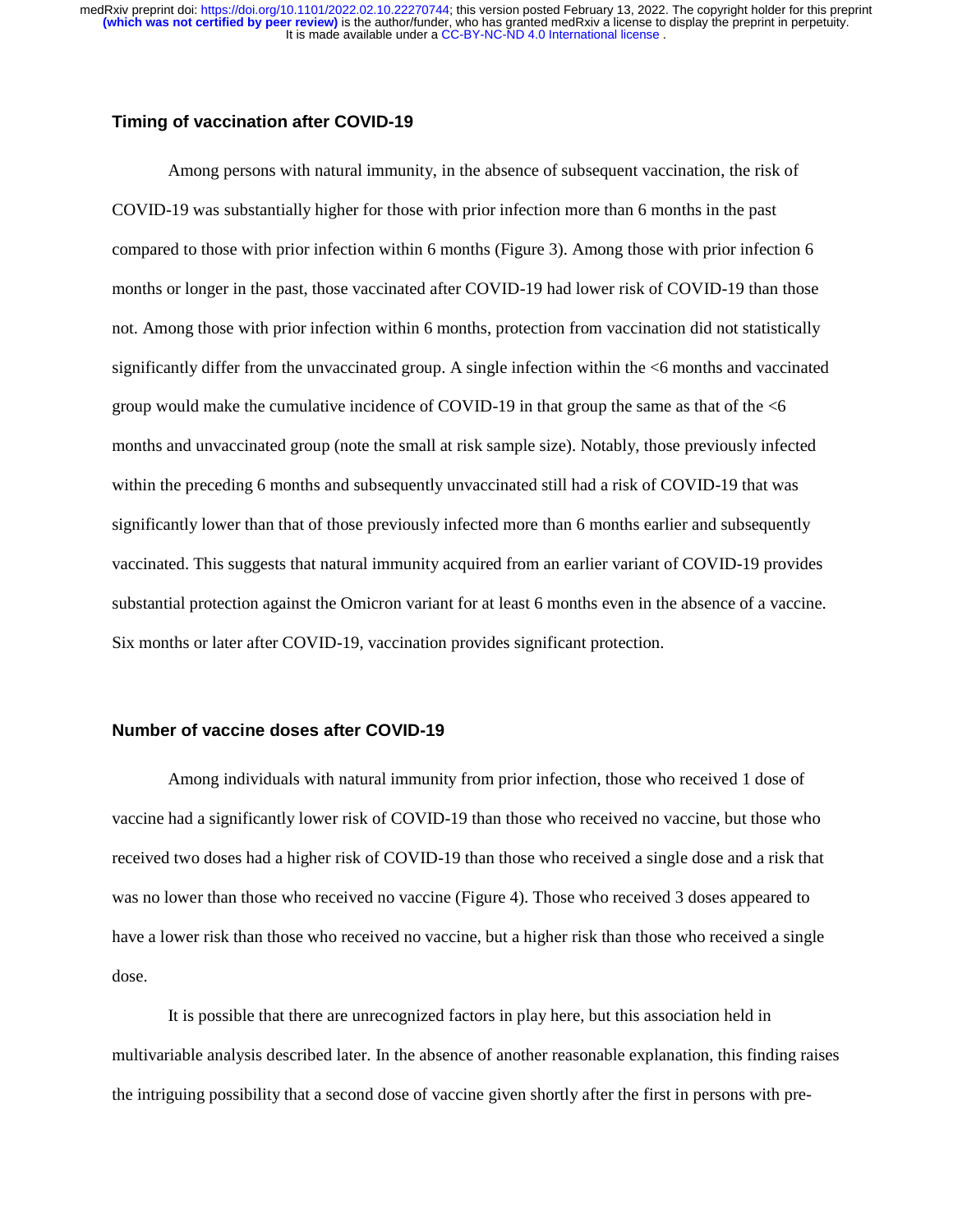existing natural immunity might nullify the protection that a single dose of vaccine would otherwise provide.

### **Effect of a vaccine booster on occurrence of COVID-19 in multivariable analyses**

Boosting with a COVID-19 vaccine designed for an earlier variant was associated with significantly reduced risk of infection with the Omicron variant in multivariable Cox proportional hazards regression analyses, among people previously vaccinated (Table 3) or previously infected for whom it was more than 6 months past their prior infection or vaccination (Table 4).

When the effect of number of vaccine doses was analyzed in multivariable analysis, for individuals with natural immunity, there was no advantage to more than one dose of vaccine, and those who received two doses were at significantly higher risk of getting COVID-19 than those who received a single dose (Table 5), supporting the findings of the unadjusted comparison visually depicted in figure 4.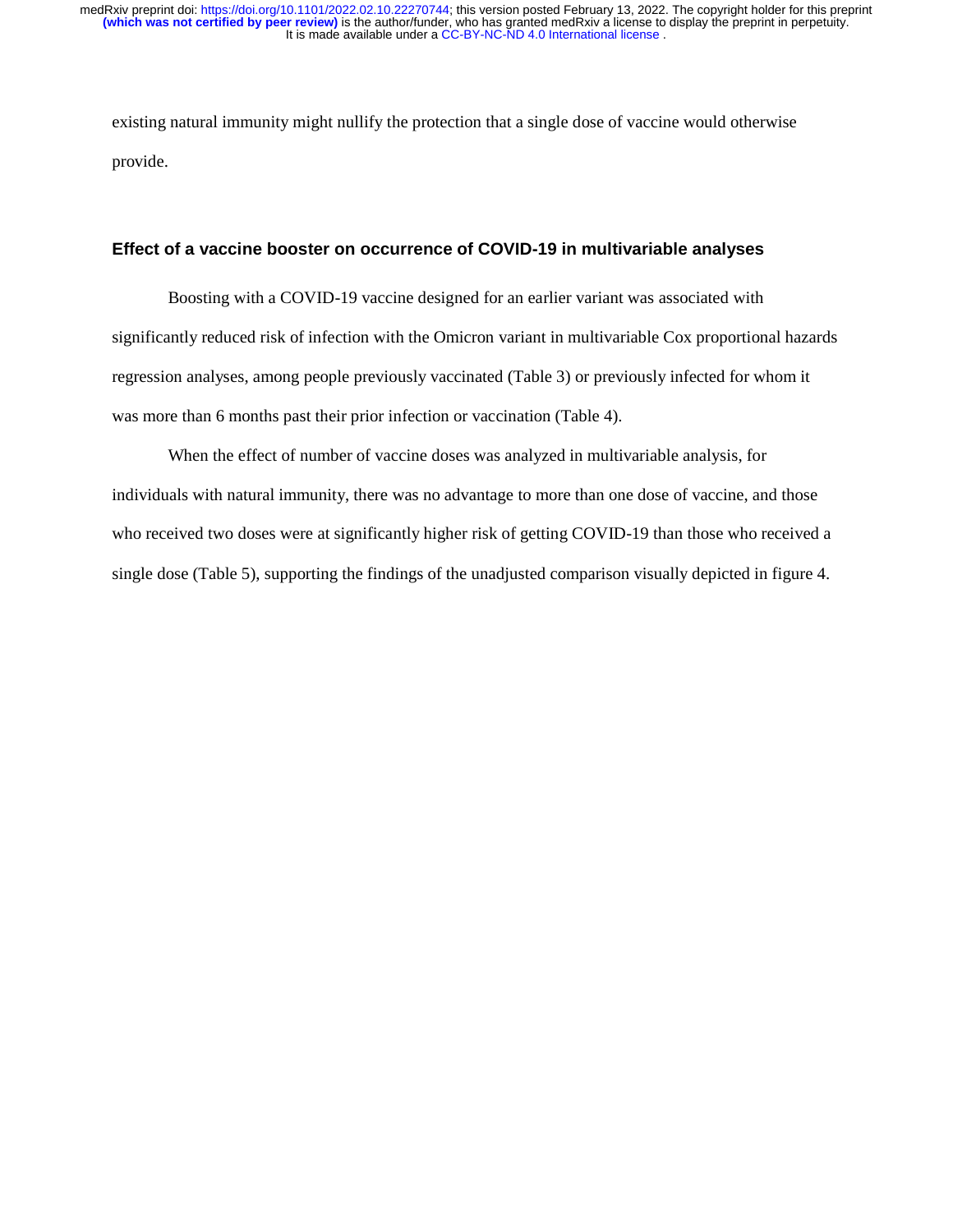# **DISCUSSION**

This study corroborates findings from earlier studies that natural immunity from prior infection is more robust than immunity acquired through vaccination [11,17,18], and additionally finds that individuals previously infected with COVID-19 retain substantial protection against the Omicron variant for at least 6 months in the absence of vaccination. For those with waning natural or vaccine-induced immunity (6 months or more after prior infection or vaccination), boosting with a vaccine designed for an earlier variant of COVID-19 still provides significant protection against infection with the Omicron variant. For those with waning natural immunity, a single dose of vaccine provides better protection than multiple doses.

The strengths of our study include its large sample size and a study start date that resulted in all prior infections being pre-Omicron variant infections and the vast predominance of incident infections being Omicron variant infections. Given that this was a study among employees of a health system, that recognized very early the critical importance of maintaining an effective workforce during the pandemic, we had an accurate accounting of who had COVID-19, when they were diagnosed with COVID-19, who received a COVID-19 vaccine, and when they received it. The time-to-event analysis design allowed for important covariates that change over time to be adjusted in a time-dependent manner.

The study has its limitations. Individuals with unrecognized asymptomatic prior infections would have been misclassified as previously uninfected, resulting in underestimating the protective effect of prior infection. Many asymptomatic incident infections were probably missed. There is little reason to suppose, however, that they would have been missed in the various groups at rates disproportionate enough to change the directionality of the study's findings. Because our employee health symptommonitoring processes were overwhelmed by disease volume during the Omicron phase of the pandemic, we were unable to distinguish between symptomatic and asymptomatic infections and had to limit our analyses to all detected infections. We did not have a way to adjust for behavioral differences and household exposures, both of which can strongly influence risk of COVID-19. Our study of healthcare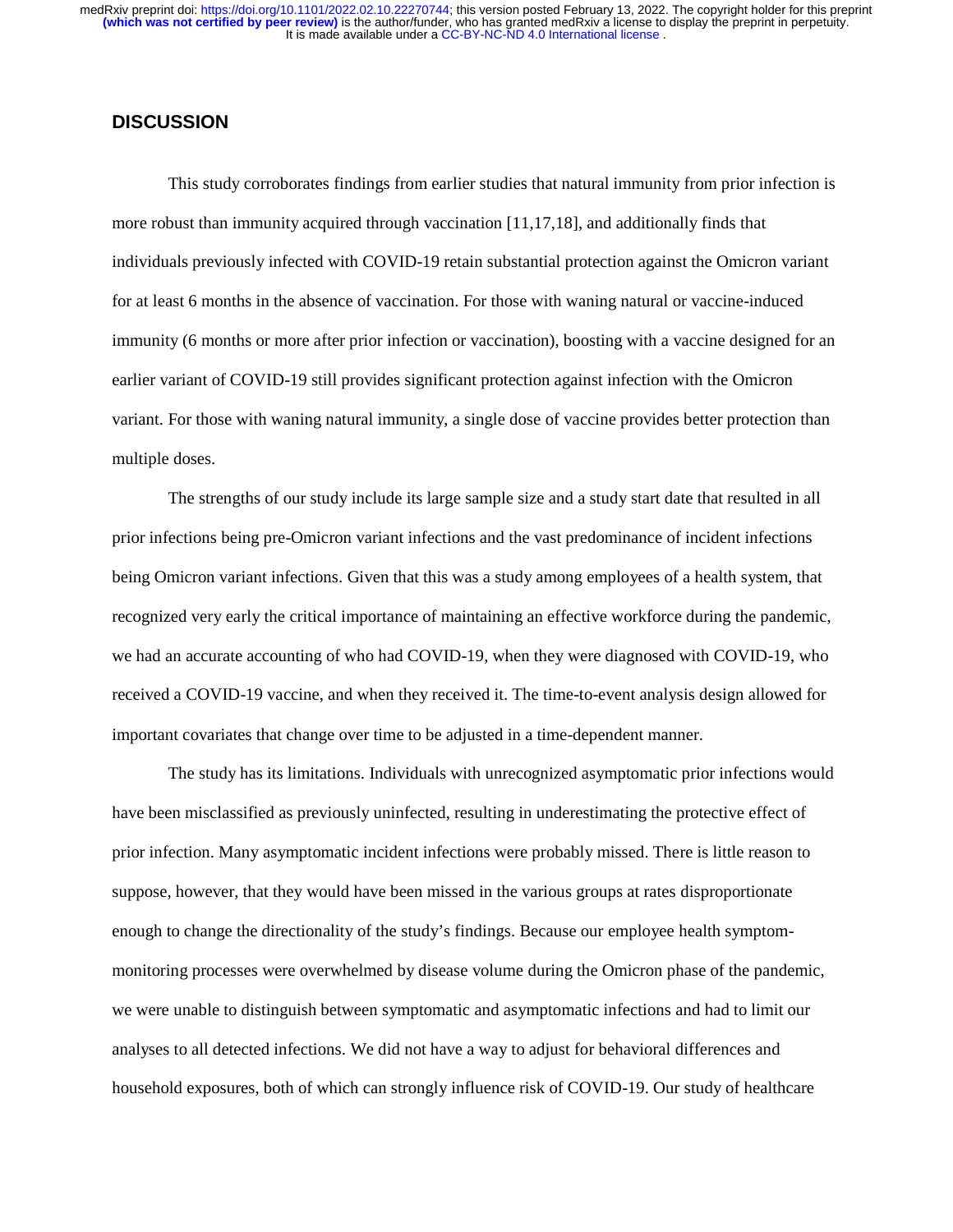personnel included no children and few elderly subjects, and the majority would not have been immunocompromised. Lastly, knowing that the Omicron variant causes milder infection than the Delta variant, the clinical impact of protective effect of vaccine boosting on severe infections would be smaller than the protective effect on infections overall that this study found.

The findings of this study have important implications. Those who have had COVID-19 are better protected against the Omicron variant than those who received two doses of an mRNA COVID-19 vaccine, with protection lasting at least 6 months. There is little to be gained by vaccinating those who are within 6 months of their prior COVID-19 infection. When such individuals are vaccinated to boost waning natural immunity, an intervention to be considered at least 6 months after their prior infection, they should be vaccinated with a single dose of vaccine.

In conclusion, natural immunity from prior COVID-19 provides substantial protection against the Omicron variant for at least 6 months. Boosting individuals with waning immunity, with a COVID-19 vaccine not designed for the Omicron variant protects against Omicron variant infection in both previously vaccinated and previously infected individuals. There is no advantage to administering more than 1 dose of vaccine to previously infected persons. The elderly, children, and the immunocompromised, were not represented or inadequately represented in this study, and caution should be exercised in extrapolating these findings to those populations.

#### **Notes**

*Author contributions.* N. K. S.: Conceptualization, methodology, validation, investigation, data curation, software, formal analysis, visualization, writing- original draft preparation, writing- reviewing and editing, supervision, project administration. P. S.: Data curation, validation, formal analysis, visualization, writing- reviewing and editing. P. C. B.: Resources, investigation, validation, writing- reviewing and editing. A. S. N.: Methodology, formal analysis, visualization, validation, writing- reviewing and editing.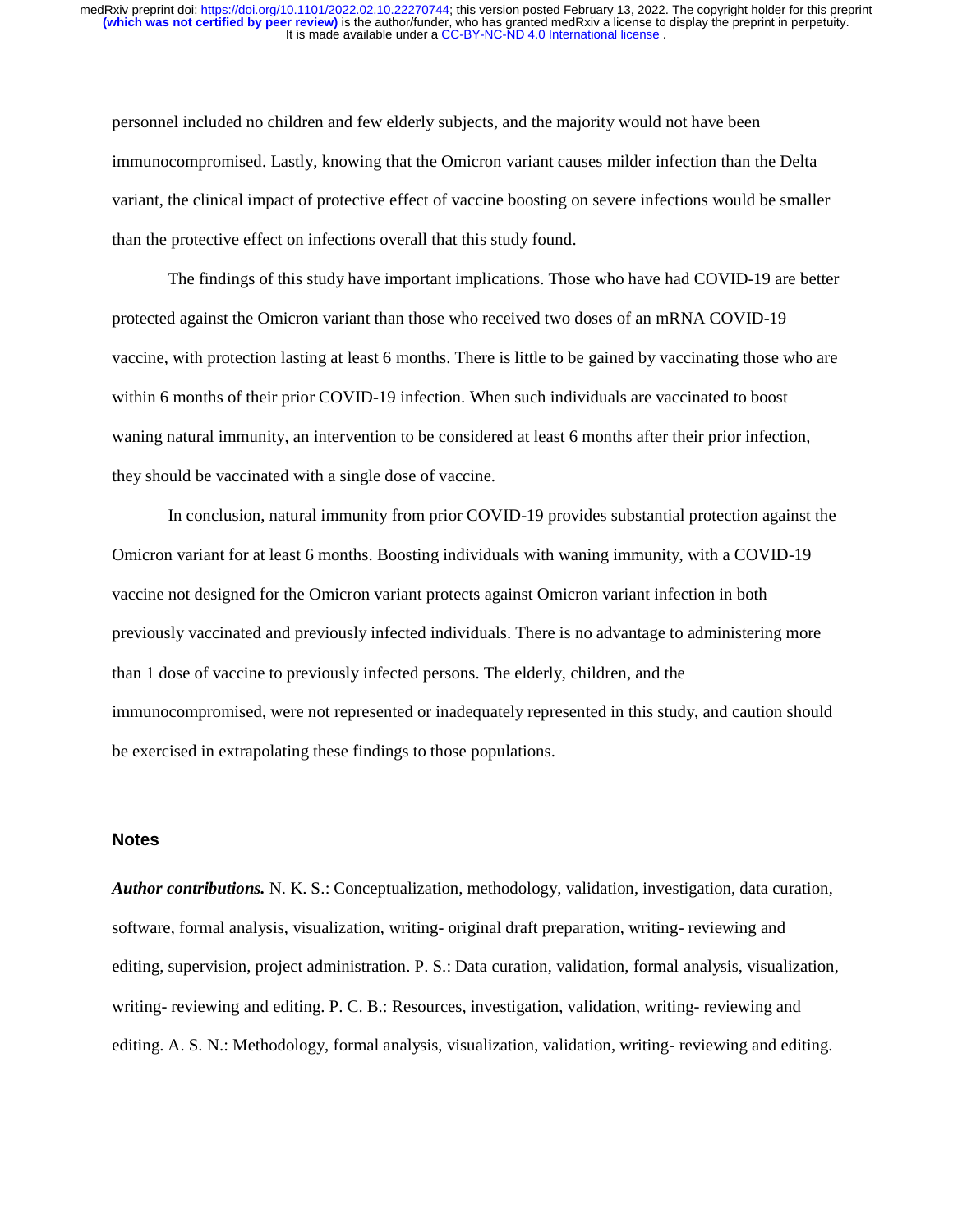P. T.: Resources, writing- reviewing and editing. S. M. G.: Project administration, resources, writingreviewing and editing.

*Potential conflicts of interest.* The authors: No reported conflicts of interest. All authors have submitted the ICMJE Form for Disclosure of Potential Conflicts of Interest. Conflicts that the editors consider

relevant to the content of the manuscript have been disclosed.

*Funding.* None.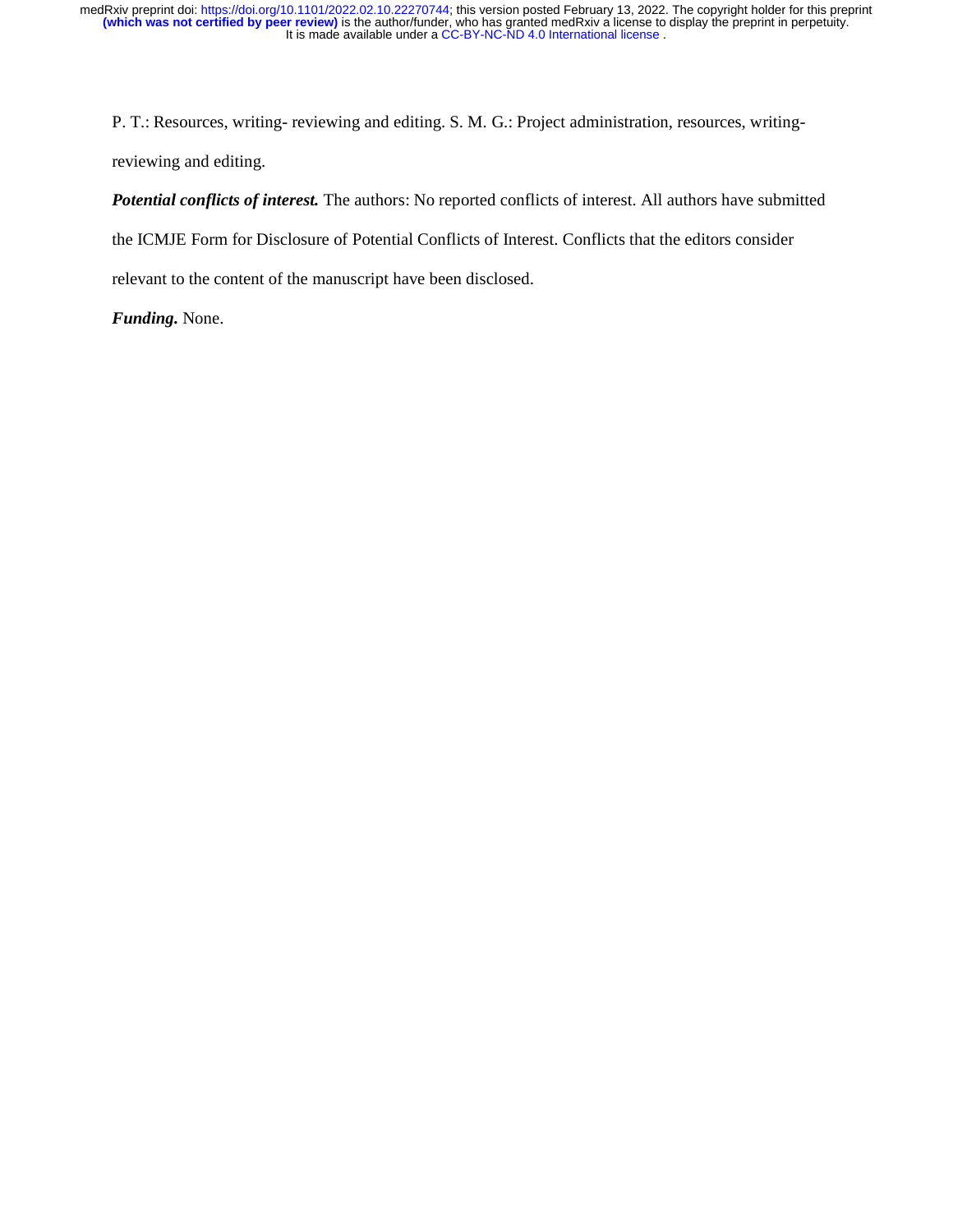It is made available under a [CC-BY-NC-ND 4.0 International license](http://creativecommons.org/licenses/by-nc-nd/4.0/) . **(which was not certified by peer review)** is the author/funder, who has granted medRxiv a license to display the preprint in perpetuity. medRxiv preprint doi: [https://doi.org/10.1101/2022.02.10.22270744;](https://doi.org/10.1101/2022.02.10.22270744) this version posted February 13, 2022. The copyright holder for this preprint

# **REFERENCES**

- 1. Bar-On YM, Goldberg Y, Mandel M, et al. Protection of BNT162b2 vaccine booster against COVID-19 in Israel. N Engl J Med **2021**; 385:1393–1400.
- 2. Barda N, Dagan N, Cohen C, et al. Effectiveness of a third dose of the BNT162b2 mRNA COVID-19 vaccine for preventing severe outcomes in Israel: an observational study. Lancet **2021**; 398: 2093-2100.
- 3. Bar-On YM, Goldberg Y, Mandel M, et al. Protection against COVID-19 by BNT162b2 Booster across Age Groups. N Engl J Med **2021**; 385: 2421-2430.
- 4. Gozzi N, Chinazzi M, Davis JT, et al. Preliminary modeling estimates of the relative transmissibility and immune escape of the Omicron SARS-CoV-2 variant of concern in South Africa. medRxiv, doi: 2022.01.04.22268721v1, preprint: not peer reviewed. Accessed 7 February 2022.
- 5. Kannan SR, Spratt AN, Sharma K, Chand HS, Byrareddy SN, Singh K. Omicron SARS-CoV-2 variant: Unique features and their impact on pre-existing antibodies. J Autoimmun **2022**; 126:102779.
- 6. Willett BJ, Grove J, MacLean OA, et al. The hyper-transmissible SARS-CoV-2 Omicron variant exhibits significant antigenic change, vaccine escape and a switch in cell entry mechanism. medRxiv, doi: 2022.01.03.21268111v1, preprint: not peer reviewed. Accessed 7 February 2022.
- 7. Pulliam JRC, Schalkwyk C van, Govender N, et al. Increased risk of SARS-CoV-2 reinfection associated with emergence of the Omicron variant in South Africa. medRxiv, doi: 2021.11.11.21266068v2, preprint: not peer reviewed. Accessed 7 February 2022.
- 8. Altarawneh H, Chemaitelly H, Tang P, et al. Protection afforded by prior infection against SARS-CoV-2 reinfection with the Omicron variant. medRxiv, doi: 2022.01.05.22268782v1, preprint: not peer reviewed. Accessed 7 February 2022.
- 9. Goga A, Bekker L-G, Garrett N, et al. Breakthrough COVID-19 infections during periods of circulating Beta, Delta and Omicron variants of concern, among health care workers in the Sisonke Ad26.COV2.S vaccine trial, South Africa. medRxiv, doi: 2021.12.21.21268171v2, preprint: not peer reviewed. Accessed 7 February 2022.
- 10. Christensen PA, Olsen RJ, Long SW, et al. Signals of significantly increased vaccine breakthrough, decreased hospitalization rates, and less severe disease in patients with COVID-19 caused by the Omicron variant of SARS-CoV-2 in Houston, Texas. medRxiv, doi: 2021.12.30.21268560v4, preprint: not peer reviewed. Accessed 7 February 2022.
- 11. Shrestha NK, Burke PC, Nowacki AS, Terpeluk P, Gordon SM. Necessity of COVID-19 vaccination in persons who have already had COVID-19. Clin Infect Dis **2022**; :ciac022.
- 12. Simon R, Makuch RW. A non-parametric graphical representation of the relationship between survival and the occurrence of an event: Application to responder versus non-responder bias. Stat Med **1984**; 3:35–44.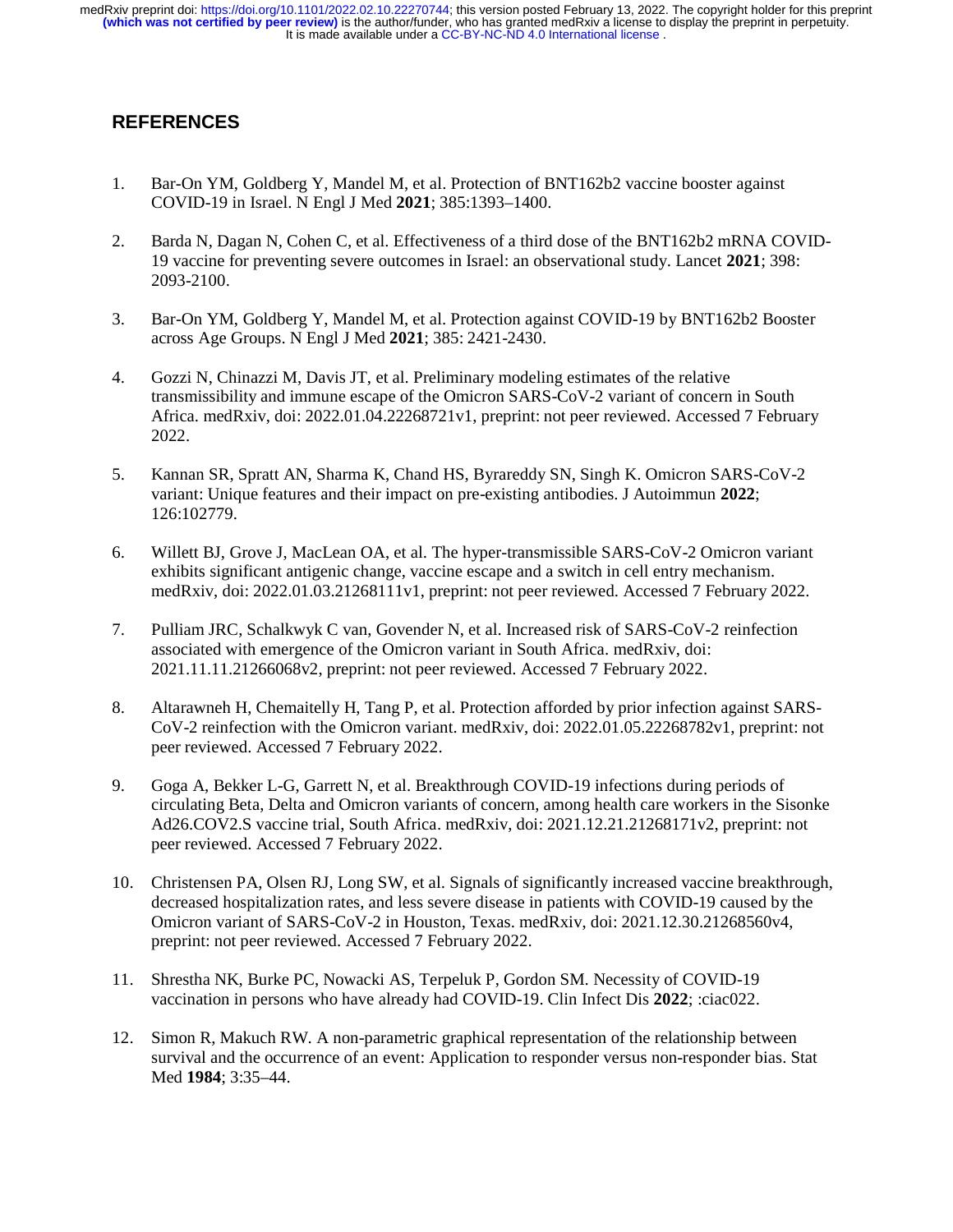It is made available under a [CC-BY-NC-ND 4.0 International license](http://creativecommons.org/licenses/by-nc-nd/4.0/) . **(which was not certified by peer review)** is the author/funder, who has granted medRxiv a license to display the preprint in perpetuity. medRxiv preprint doi: [https://doi.org/10.1101/2022.02.10.22270744;](https://doi.org/10.1101/2022.02.10.22270744) this version posted February 13, 2022. The copyright holder for this preprint

- 13. Therneau TM, Crowson C, Atkinson E. Using time dependent covariates and time dependent coefficients in the Cox model. 2021; Available at: https://cran.rproject.org/web/packages/survival/vignettes/timedep.pdf. Accessed 8 May 2021.
- 14. Therneau TM, Grambsh, PM. Modeling survival data: extending the Cox model. New York, NY: Springer International Publishing, 2000.
- 15. R Core Team. R: A Language and environment for statistical computing. Vienna, Austria: R Foundation for Statisical Computing, 2021.
- 16. Chen X, Wang W, Chen X, et al. Prediction of long-term kinetics of vaccine-elicited neutralizing antibody and time-varying vaccine-specific efficacy against the SARS-CoV-2 Delta variant by clinical endpoint. medRxiv, doi: 2021.09.23.21263715v1, preprint: not peer reviewed. Accessed 7 February 2022.
- 17. Gazit S, Shlezinger R, Perez G, et al. Comparing SARS-CoV-2 natural immunity to vaccineinduced immunity: reinfections versus breakthrough infections. medRxiv, doi: 2021.08.24.21262415v1, preprint: not peer reviewed. Accessed 25 August 2021.
- 18. León TM, Dorabawila V, Nelson L, et al. COVID-19 Cases and hospitalizations by COVID-19 vaccination status and previous COVID-19 diagnosis — California and New York, May–November 2021. MMWR Morb Mortal Wkly Rep **2022**; 71:125–131.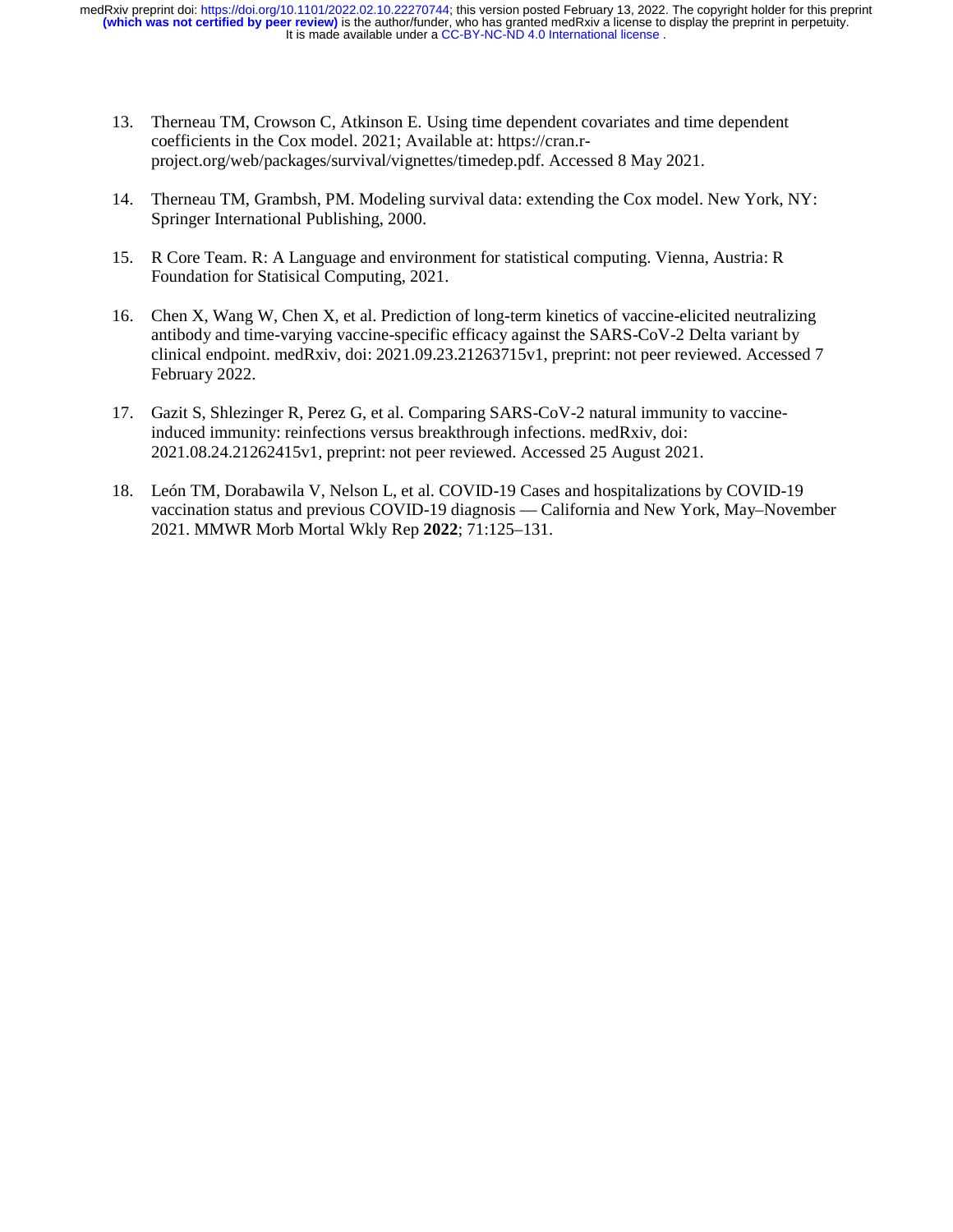# **TABLES**

# **Table 1**

# **Table 1. Study Subject Characteristics Compared by Type of Prior Protection**

| <b>Characteristics</b>        | <b>Protected by Natural</b>  | <b>Protected by Vaccine-induced</b> | $\boldsymbol{P}$ |
|-------------------------------|------------------------------|-------------------------------------|------------------|
|                               | <b>Immunity</b> <sup>a</sup> | immunity <sup>b</sup>               |                  |
|                               | $(n = 8037)$                 | $(n = 31 729)$                      |                  |
| Age, mean $\pm$ SD, years     | $41 \pm 12$                  | $45 \pm 13$                         | < .001           |
| Gender                        |                              |                                     | < .001           |
| Female                        | 6395 (80)                    | 20 888 (66)                         |                  |
| <b>Male</b>                   | 1640(20)                     | 7574 (24)                           |                  |
| Unknown <sup>c</sup>          | $2 (< 1\%)$                  | 3267 (1%)                           |                  |
| Patient-facing job            | 4474 (56)                    | 14 944 (47)                         | < .001           |
| <b>Job location</b>           |                              |                                     | < .001           |
| <b>Cleveland Clinic Main</b>  | 2784 (35)                    | 12 962 (41)                         |                  |
| <b>Campus</b>                 |                              |                                     |                  |
| <b>Regional hospitals</b>     | 3239 (40)                    | 9763 (31)                           |                  |
| <b>Ambulatory centers</b>     | 1293 (16)                    | 5013(16)                            |                  |
| <b>Administrative centers</b> | 572(7)                       | 3003 (10)                           |                  |
| <b>Remote location</b>        | 149(2)                       | 988 (3)                             |                  |
| <b>Job</b> category           |                              |                                     | < .001           |
| <b>Professional staff</b>     | 326(4)                       | 3247 (10)                           |                  |
| <b>Residents and fellows</b>  | 139(2)                       | 1006(3)                             |                  |
| <b>Advanced practice</b>      | 617(8)                       | 2009(6)                             |                  |
| practitioners                 |                              |                                     |                  |
| <b>Nursing</b>                | 2860 (36)                    | 7587 (24)                           |                  |
| <b>Pharmacy</b>               | 137(2)                       | 889(3)                              |                  |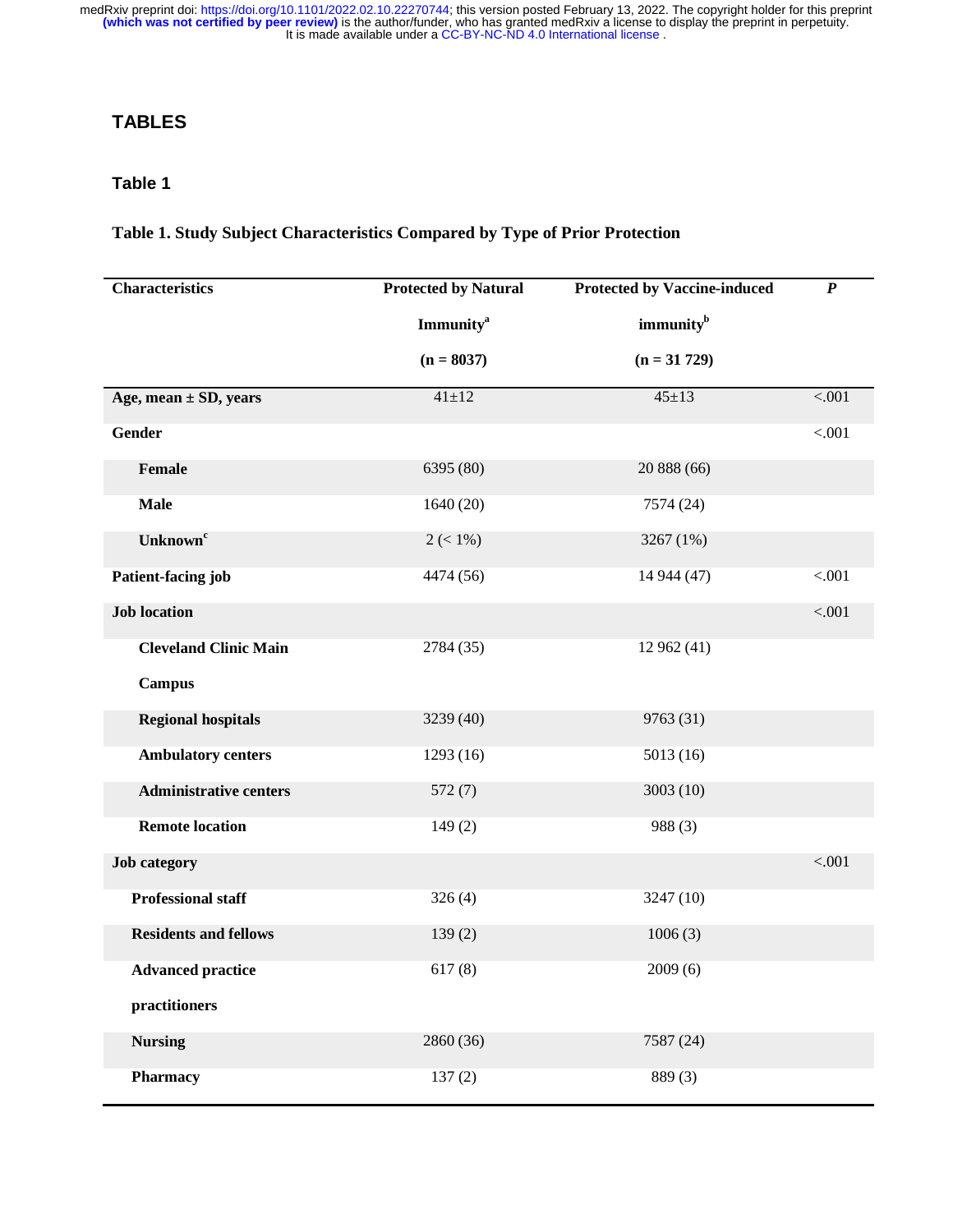| <b>Research</b>               | 102(1)    | 803(3)    |  |
|-------------------------------|-----------|-----------|--|
| <b>Clinical support</b>       | 1109(14)  | 3788 (12) |  |
| <b>Administration</b>         | 528 (7)   | 2774 (9)  |  |
| <b>Administration support</b> | 2219 (28) | 9626(30)  |  |

Data are presented as no. (%) unless otherwise indicated. Abbreviations: COVID-19, coronavirus disease 2019; SARS-CoV-2, severe acute

respiratory syndrome coronavirus 2.

a Any person with at least 1 positive SARS-CoV-2 nucleic acid amplification test at least 14 days prior to the study start date was considered

protected by natural immunity

b Any person who had received at least 2 doses of an mRNA COVID-19 vaccine at least 14 days prior to the study start date was considered

protected by vaccine-induced immunity

c The gender variable was not available in the Occupational Health dataset. This was obtained by queries to clinical databases without extracting

identifiers. Those without entries in clinical databases were classified as having an unknown gender.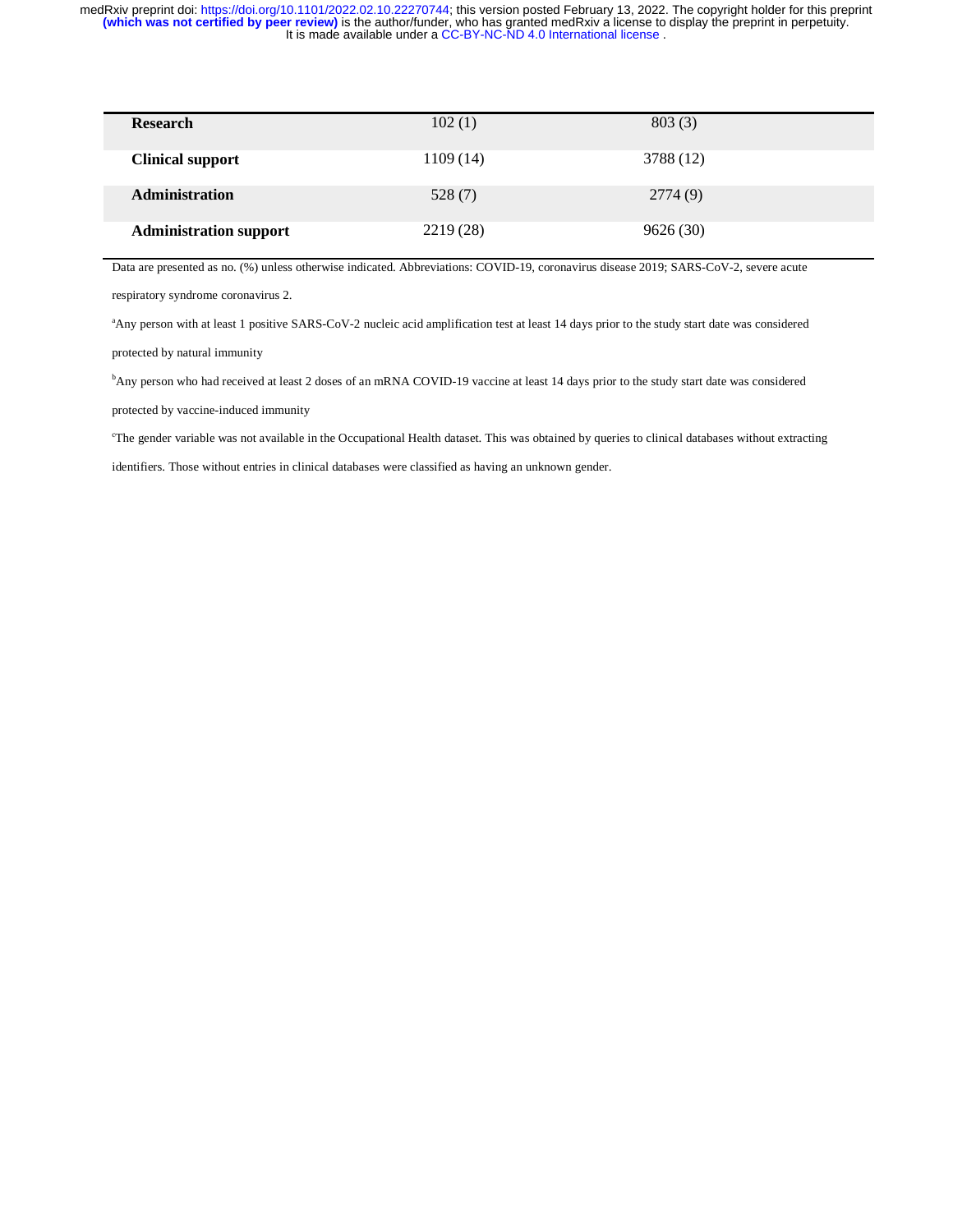# **Table 2**

# **Table 2. Study Subject Characteristics Compared by Booster Receipt Status by the End of the**

# **Study**

| <b>Characteristics</b>              | <b>Boosted</b> <sup>a</sup> | <b>Not Boosted</b> | $\boldsymbol{P}$ |
|-------------------------------------|-----------------------------|--------------------|------------------|
|                                     | $(n = 26 176)$              | $(n = 13590)$      |                  |
| Age, mean $\pm$ SD, years           | $45 \pm 13$                 | $42 \pm 13$        | < .001           |
| <b>Gender</b>                       |                             |                    | < .001           |
| Female                              | 17 664 (67)                 | 9619 (71)          |                  |
| <b>Male</b>                         | 6429 (25)                   | 2785 (20)          |                  |
| Unknown <sup>b</sup>                | 2083(8)                     | 1186(9)            |                  |
| Patient-facing job                  | 12 562 (48)                 | 6856 (50)          | < .001           |
| <b>Job location</b>                 |                             |                    | $-.001$          |
| <b>Cleveland Clinic Main Campus</b> | 11 467 (44)                 | 4279 (32)          |                  |
| <b>Regional hospitals</b>           | 7856 (30)                   | 5146 (38)          |                  |
| <b>Ambulatory centers</b>           | 3950(15)                    | 2356(17)           |                  |
| <b>Administrative centers</b>       | 2263(9)                     | 1312(10)           |                  |
| <b>Remote location</b>              | 640(2)                      | 497 (4)            |                  |
| <b>Job category</b>                 |                             |                    | < .001           |
| <b>Professional staff</b>           | 2988 (11)                   | 585 $(4)$          |                  |
| <b>Residents and fellows</b>        | 922(4)                      | 223(2)             |                  |
| <b>Advanced practice providers</b>  | 1746(7)                     | 880 (7)            |                  |
| <b>Nursing</b>                      | 6484 (25)                   | 3963 (29)          |                  |
| Pharmacy                            | 689(3)                      | 337 (3)            |                  |
| <b>Research</b>                     | 713(3)                      | 192(1)             |                  |
| <b>Clinical support</b>             | 2772(11)                    | 2125(16)           |                  |
| Administration                      | 2407 (9)                    | 895 (7)            |                  |
| <b>Administration support</b>       | 7455 (29)                   | 4390 (32)          |                  |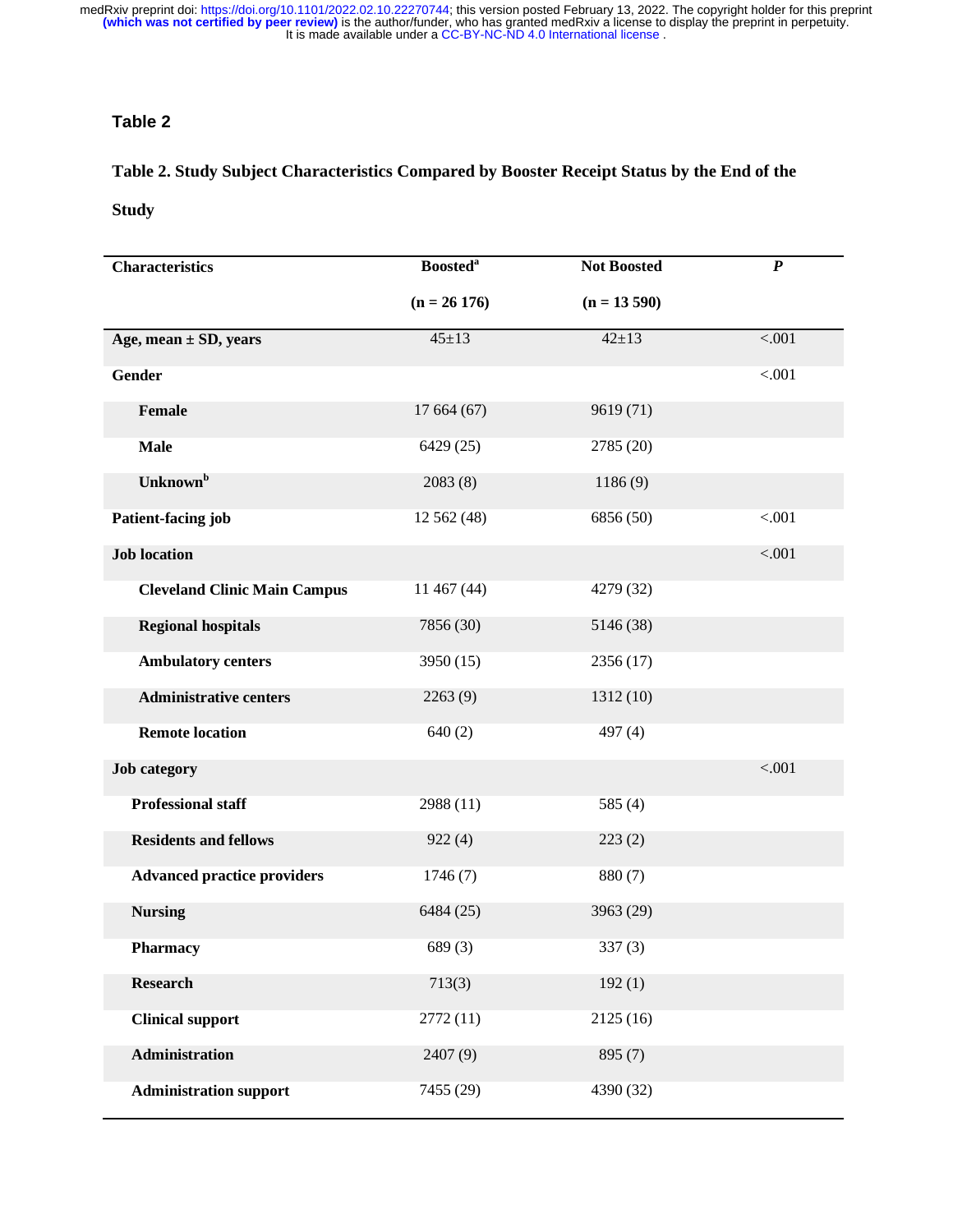Data are presented as no. (%) unless otherwise indicated. Abbreviations: COVID-19, coronavirus disease 2019; SARS-CoV-2, severe acute respiratory syndrome coronavirus 2.

<sup>a</sup>Any person who, by the study end date, had received at least 1 doses of an mRNA COVID-19 vaccine at least 90 days following COVID-19 infection or completion of a 2-dose COVID-19 mRNA vaccine series.

<sup>b</sup>The gender variable was not available in the Occupational Health dataset. This was obtained by queries to clinical databases without extracting

identifiers. Those without entries in clinical databases were classified as having an unknown gender.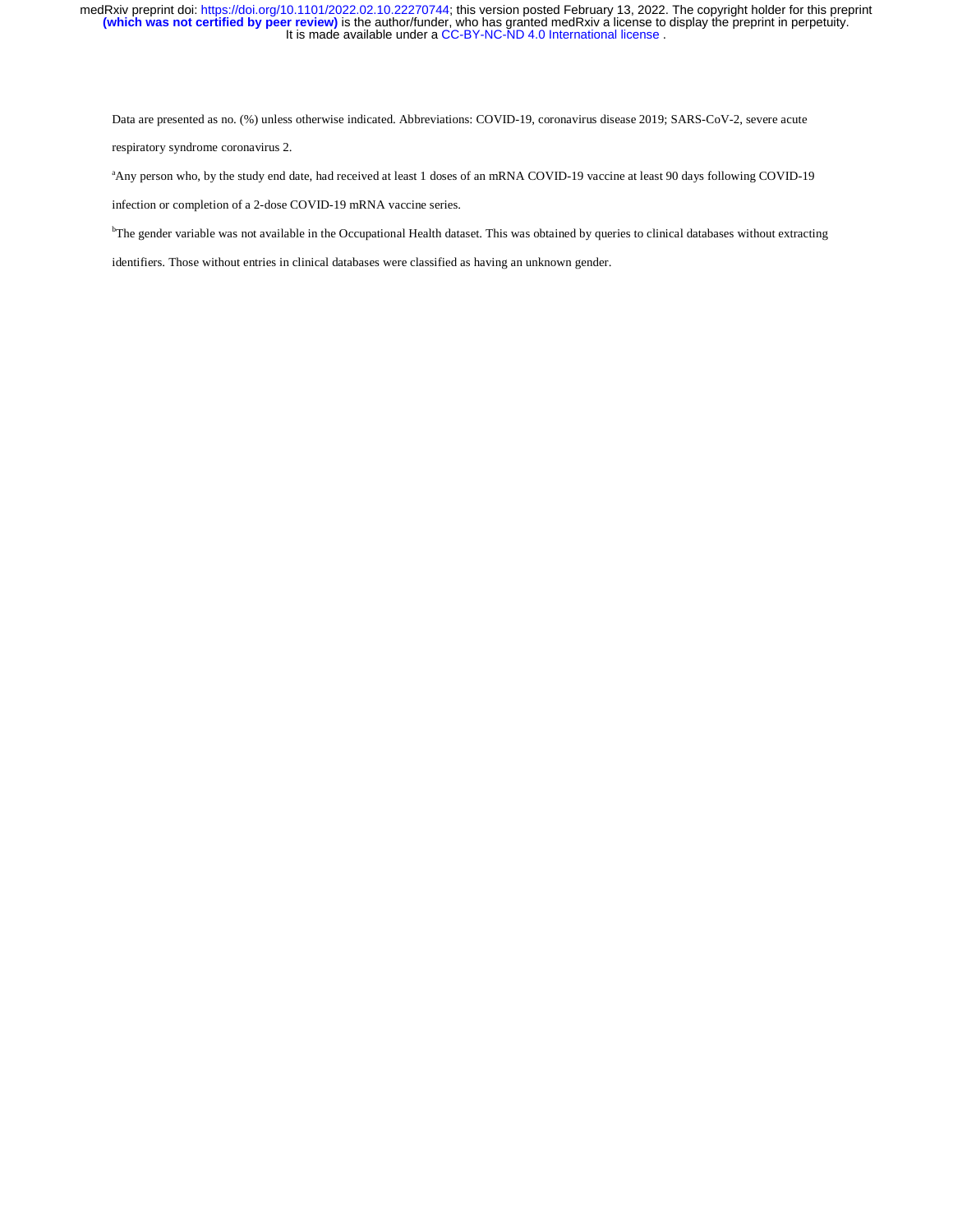# **Table 3**

#### **Table 3. Unadjusted and Adjusted Associations with Time to COVID-19 for Individuals with**

#### **Vaccine-induced Immunity**

| <b>Characteristics</b>          | <b>Unadjusted HR</b><br>$\boldsymbol{P}$<br><b>Adjusted HR</b> |         |                       | $\boldsymbol{P}$ |
|---------------------------------|----------------------------------------------------------------|---------|-----------------------|------------------|
|                                 | $(95\% \text{ CI})$                                            |         | $(95\% \text{ CI})^a$ |                  |
| <b>Boosting</b> <sup>b</sup>    | $.40(.38-.42)$                                                 | < .001  | $.43$ $(.41 - .46)$   | < .001           |
| Age                             | $.98(.98-.98)$                                                 | < 0.001 | $.98(.98-.98)$        | < .001           |
| Male gender <sup>c</sup>        | $.66(.62-.71)$                                                 | < 0.001 | $.71(.66-.76)$        | < .001           |
| Patient facing job <sup>d</sup> | $1.22(1.15-1.29)$                                              | < 0.001 | $1.09(1.03-1.15)$     | .002             |
| Time since POIC <sup>b,e</sup>  |                                                                |         |                       |                  |
| 3-6 months                      | $1.71(1.49-1.96)$                                              | < 0.001 | $.92(.80-1.05)$       | .20              |
| 6-9 months                      | $1.70(1.55-1.86)$                                              | < 0.001 | $1.14(1.04-1.26)$     | .006             |
| $\geq 9$ months                 | $1.15(1.07-1.24)$                                              | < 0.001 | $1.07(1.00-1.16)$     | .02              |

**Hazard ratio for COVID risk comparing boosted vs. non-boosted subjects among subsets defined by time since** 

# **second vaccine dose**

**Time since second vaccine dose** 

| $\leq 6$ months ( $n^f = 3302$ ) | $.75(.40-1.40)$   | .36      | $.71(.38-1.32)$   | .28      |
|----------------------------------|-------------------|----------|-------------------|----------|
| 6-9 months ( $n^f$ = 6010)       | $.37$ $(.32-.42)$ | ${<}001$ | $.40$ (.35 - .46) | ${<}001$ |
| $>= 9$ months ( $n^f = 25369$ )  | $.37(.35-.40)$    | < 0.001  | $.40$ $(.37-.43)$ | ${<}001$ |

Abbreviation: CI, confidence interval; HR, hazard ratio; POIC, proximate overt immunologic challenge.

a From a multivariable Cox-proportional hazards regression model with boosting and time since POIC treated as time-dependent covariates.

<sup>b</sup>Time-dependent covariate

c Reference is female gender

d Reference is non-patient facing job

e Reference is <3 months

f Number of subjects who were in the study when this was their time since POIC. Individuals could contribute data to more than one subset if their time since POIC crossed the time subset cutoff points during the study.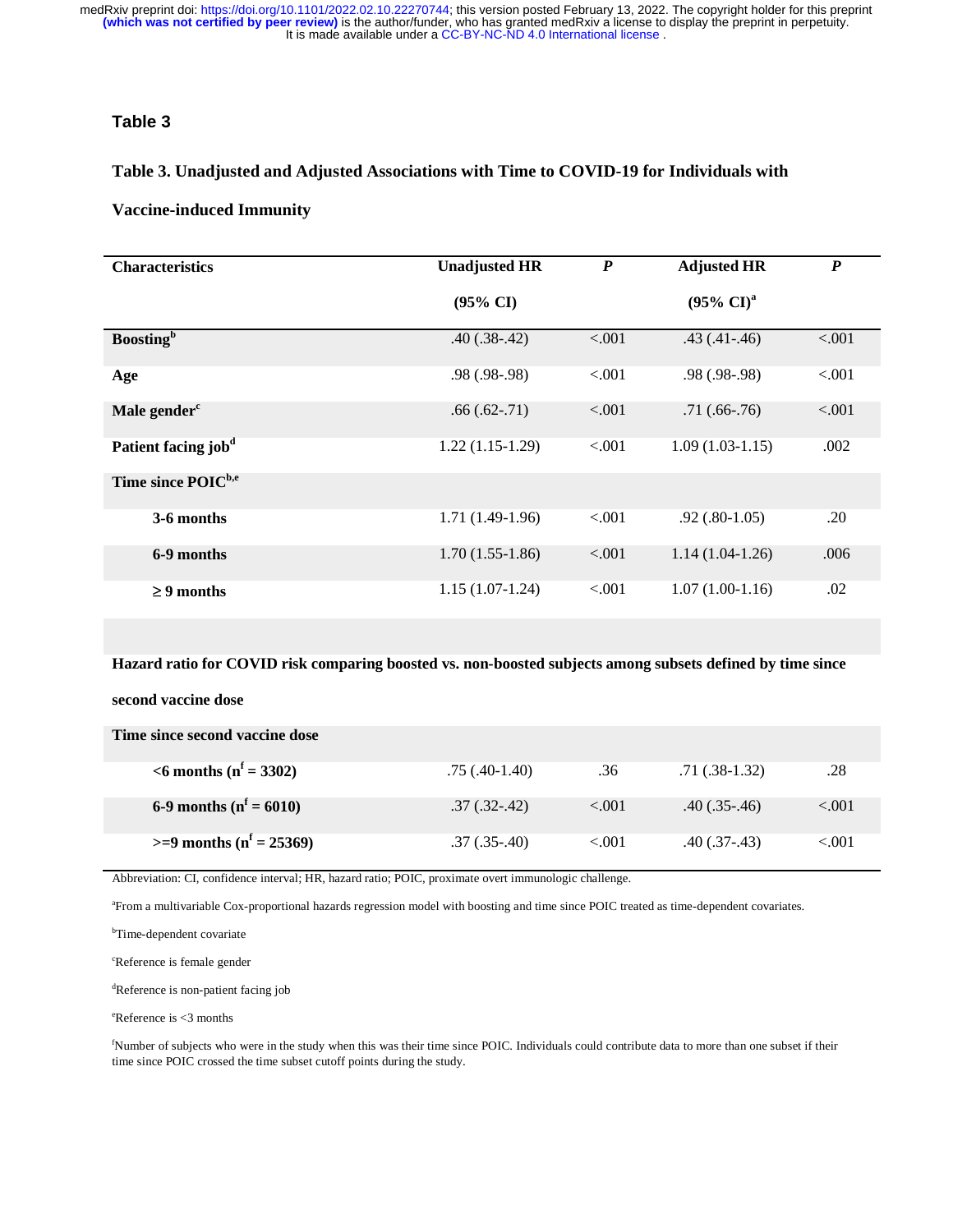# **Table 4**

# **Table 4. Unadjusted and Adjusted Associations with Time to COVID-19 for Individuals with**

#### **Natural Immunity from Prior Infection**

| <b>Characteristics</b>          | <b>Unadjusted HR</b><br>$\boldsymbol{P}$ |         | <b>Adjusted HR</b>             | $\boldsymbol{P}$ |
|---------------------------------|------------------------------------------|---------|--------------------------------|------------------|
|                                 | $(95\% \text{ CI})$                      |         | $(95\% \text{ CI})^{\text{a}}$ |                  |
| <b>Boosting</b> <sup>b</sup>    | $.80(.70-.91)$                           | < .001  | $.66(.58-.76)$                 | < .001           |
| Age                             | $.98(.97-.98)$                           | < 0.001 | $.98$ $(.97-.98)$              | < .001           |
| Male gender <sup>c</sup>        | $.68(.57-.82)$                           | < .001  | $.70(.58-.84)$                 | < .001           |
| Patient facing job <sup>d</sup> | $1.34(1.17-1.53)$                        | < 0.001 | $1.14(1.00-1.31)$              | .05              |
| Time since POIC <sup>b,e</sup>  |                                          |         |                                |                  |
| 3-6 months                      | $.95(.65-1.40)$                          | .81     | $.76(.51-1.12)$                | .16              |
| 6-9 months                      | $2.12(1.33-3.37)$                        | .002    | $1.84(1.15-2.93)$              | .01              |
| 9-12 months                     | $3.52(2.78-4.47)$                        | < 0.001 | $3.38(2.67-4.30)$              | < .001           |
| $\geq$ 12 months                | $3.63(2.97-4.44)$                        | < .001  | $3.73(3.05-4.57)$              | < .001           |

**Hazard ratio for COVID-19 risk comparing boosted vs. non-boosted subjects among among subsets defined by** 

**time since prior infection** 

**Time since prior infection** 

| $< 6$ months ( $n^f = 1718$ )  | Undefined <sup>g</sup> |          | Undefined <sup>g</sup> |        |
|--------------------------------|------------------------|----------|------------------------|--------|
| 6-9 months ( $n^f$ = 397)      | $.24$ (.11 $-0.53$ )   | < 0.01   | $.25(.11-.54)$         | < 0.01 |
| 9-12 months ( $n^f$ = 3146)    | $.40$ $(.33-.49)$      | < 0.01   | $.42$ $(.35-.50)$      | < 0.01 |
| $>=12$ months ( $n^f = 2776$ ) | $.50(.40-.61)$         | ${<}001$ | $.53$ $(.43-.65)$      | < 0.01 |

Abbreviations: CI, confidence interval; HR, hazard ratio; POIC, proximate overt immunologic challenge.

a From a multivariable Cox-proportional hazards regression model with number of vaccine doses and time since POIC treated as time-dependent covariates.

<sup>b</sup>Time-dependent covariate

c Reference is female gender

d Reference is non-patient facing job

e Reference is <3 months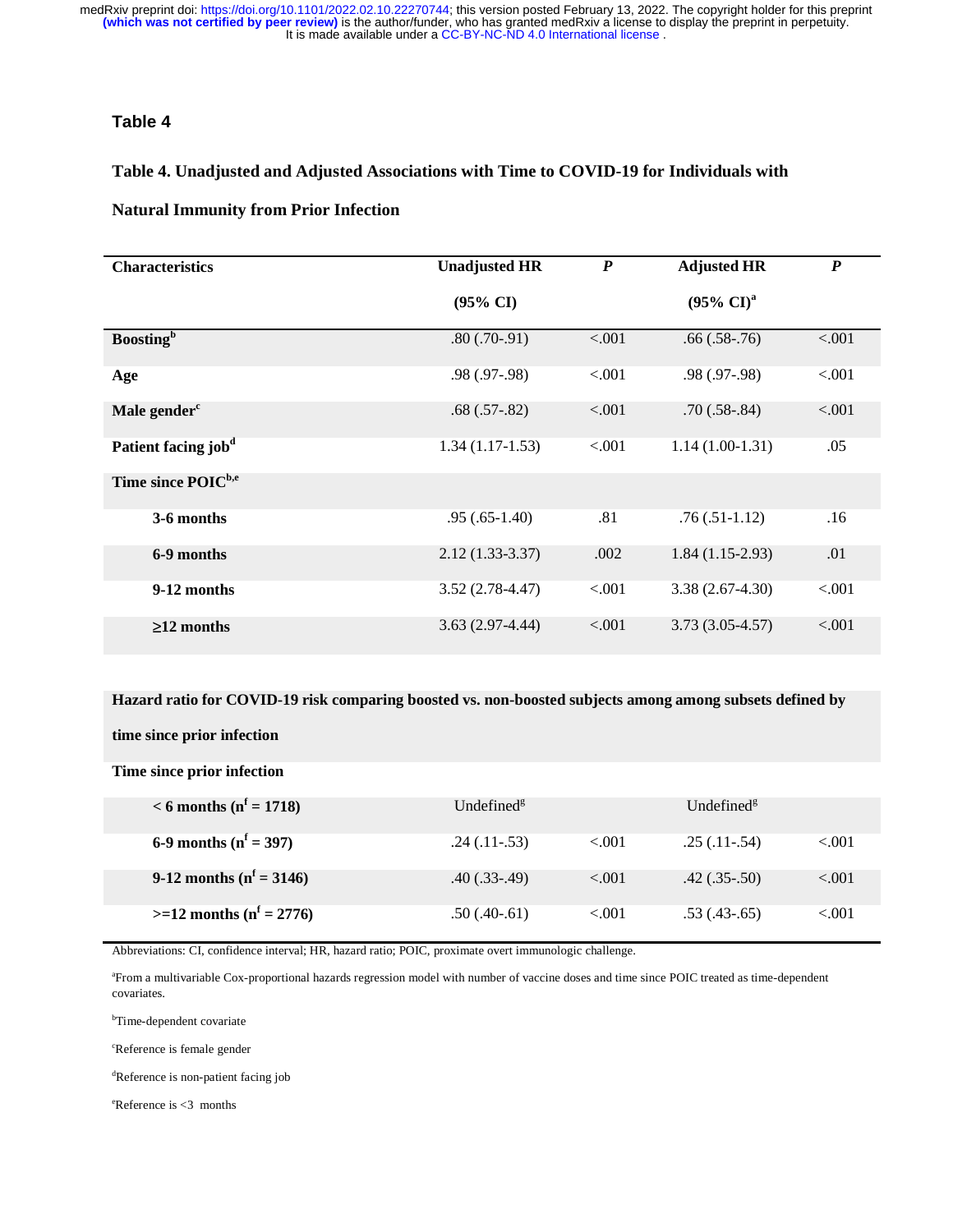f Number of subjects who were in the study when this was their time since POIC. Individuals could contribute data to more than one subset if their time since POIC crossed the time subset cutoff points during the study.

g Could not be calculated because there were zero events among the very small number of individuals who were boosted.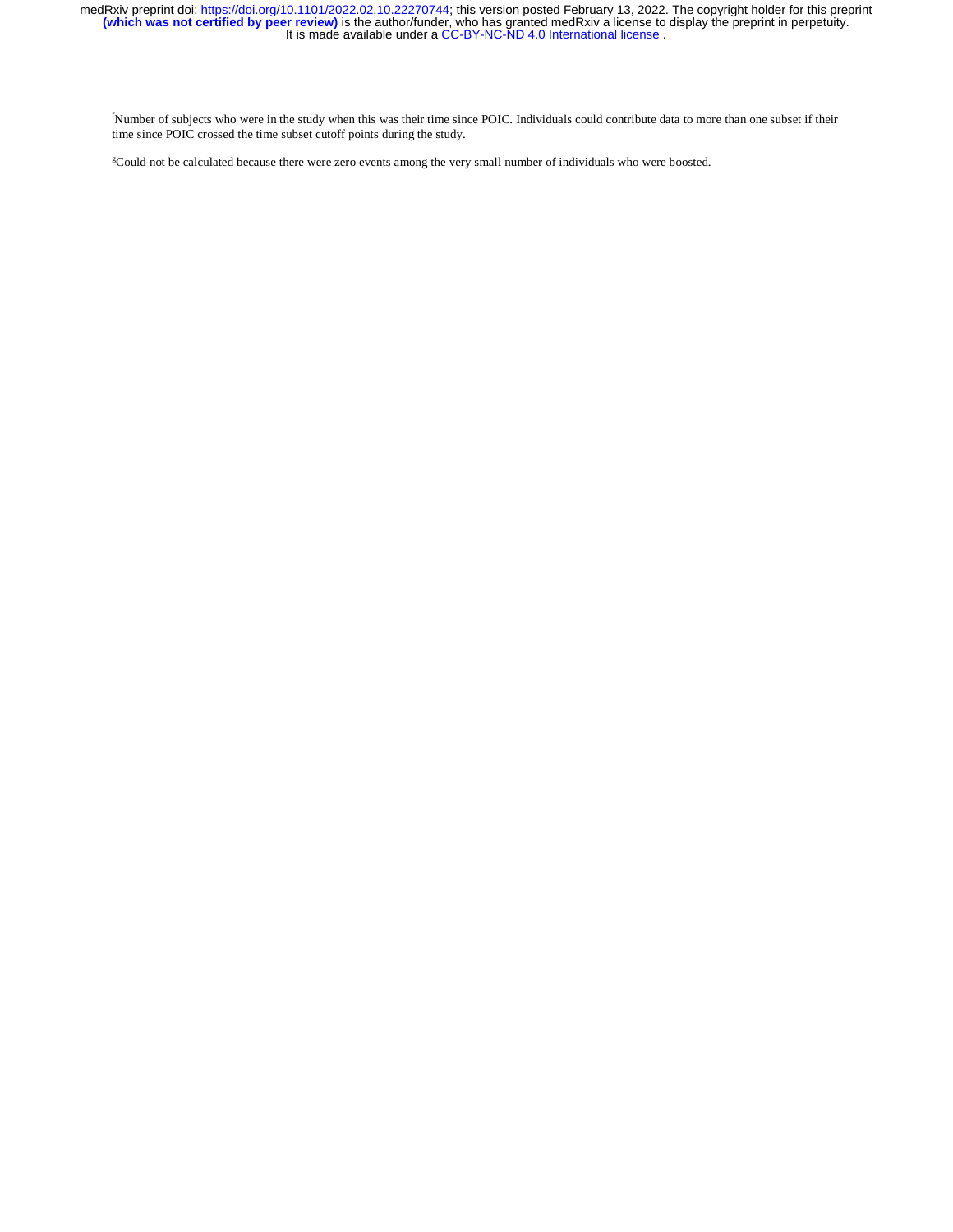# **Table 5**

#### **Table 5. Effect of Number of Vaccine Doses on Risk of COVID-19 for Individuals with Natural**

#### **Immunity from Prior Infection**

| <b>Characteristics</b>                    | <b>Unadjusted HR</b> | $\boldsymbol{P}$ | <b>Adjusted HR</b>    | $\boldsymbol{P}$ |
|-------------------------------------------|----------------------|------------------|-----------------------|------------------|
|                                           | $(95\% \text{ CI})$  |                  | $(95\% \text{ CI})^a$ |                  |
| Number of vaccine doses <sup>b,c</sup>    |                      |                  |                       |                  |
| $\bf{0}$                                  | $1.99(1.54-2.57)$    | < .001           | $2.44(1.88-3.15)$     | < .001           |
| $\overline{2}$                            | $2.36(1.85-3.00)$    | < .001           | $1.54(1.21-1.97)$     | < .001           |
| $\overline{\mathbf{3}}$                   | $1.52(1.17-1.98)$    | .002             | $1.01$ (.77-1.32)     | .96              |
| Age                                       | $.98(.97-.98)$       | < 0.001          | $.98(.98-.99)$        | < .001           |
| Male gender <sup>d</sup>                  | $.68(.57-.81)$       | $<.001$          | $.73(.60-.87)$        | < .001           |
| Patient facing job <sup>e</sup>           | $1.33(1.17-1.53)$    | $<.001$          | $1.13(0.99-1.30)$     | .07              |
| Time since prior infection <sup>b,f</sup> |                      |                  |                       |                  |
| 3-6 months                                | $1.97(1.06-3.66)$    | .03              | $2.19(1.28-4.08)$     | .01              |
| 6-9 months                                | $4.14(2.12-8.08)$    | < .001           | $4.73(2.41-9.26)$     | < .001           |
| 9-12 months                               | $7.52(4.37-12.93)$   | < .001           | $10.27(5.92 - 17.81)$ | < .001           |
| $\geq$ 12 months                          | $7.87(4.63-13.37)$   | < .001           | $11.29(6.58-19.40)$   | < .001           |

Abbreviations: CI, confidence interval; HR, hazard ratio.

a From a multivariable Cox-proportional hazards regression model with number of vaccine doses and time since prior infection treated as timedependent covariates.

<sup>b</sup>Time-dependent covariate

c Reference is 1 dose

d Reference is female gender

e Reference is non-patient facing job

f Reference is <3 months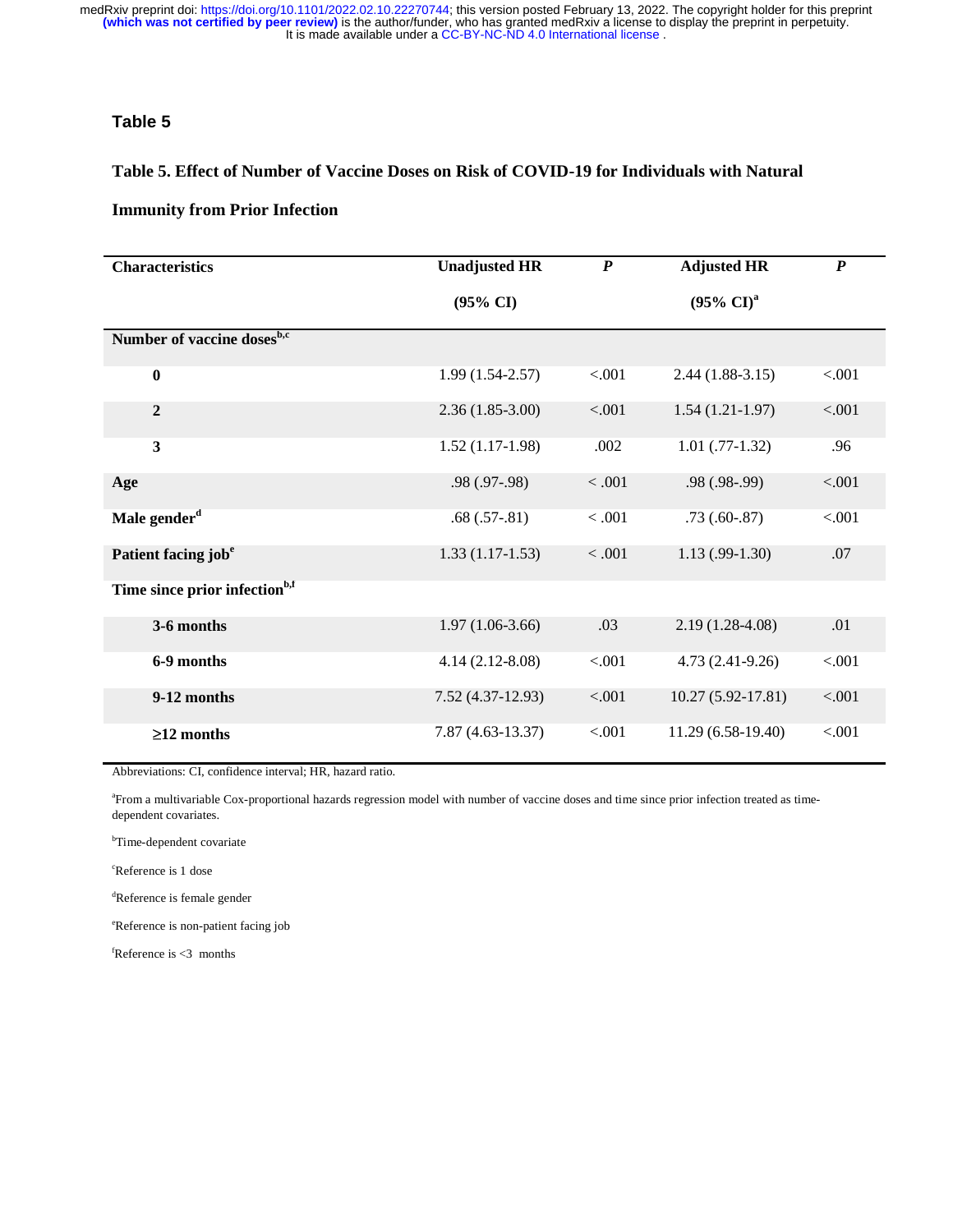# **FIGURE LEGENDS**

**Figure 1.** Simon-Makuch plot showing the cumulative incidence of COVID-19 stratified by type of preexisting immunity (natural or vaccine-induced) and boosting status. Day zero was 26 November 2021, the day the Omicron variant was first detected in the United States. Point estimates and 95% confidence intervals are jittered along the x-axis to improve visibility. Those protected by natural immunity are represented in blue and those protected by vaccine-induced immunity in red. Boosting was a timedependent covariate whose value changed from "non-boosted" to "boosted" 14 days after receipt of a vaccine booster. Those boosted are represented by bold lines and those who remained non-boosted by dashed lines.

**Figure 2.** Simon-Makuch plot showing the cumulative incidence of COVID-19 among subjects stratified by time since proximate immune-boosting event (POIC) as a time-dependent covariate. The left panel shows the cumulative incidence for those with natural immunity and the right one for those with vaccineinduced immunity. Day zero was 26 November 2021, the day the Omicron variant was first detected in the United States. Point estimates and 95% confidence intervals are jittered along the x-axis to improve visibility. Receipt of a booster vaccine (as a time-dependent covariate) was considered an immunologic challenge and would result in data for that subject to move to the '<3 m' group on the date of the booster.

**Figure 3.** Simon-Makuch plot comparing the cumulative incidence of COVID-19 among subjects with natural immunity from prior infection, stratified by boosting status and time since prior infection. Day zero was 26 November 2021, the day boosters became officially available to healthcare personnel at our institution. Point estimates and 95% confidence intervals are jittered along the x-axis to improve visibility. Time since prior infection strata (as a time-dependent covariate) are represented by different colors. Those boosted (as a time-dependent covariate) are represented by bold lines and those who remained non-boosted by dashed lines.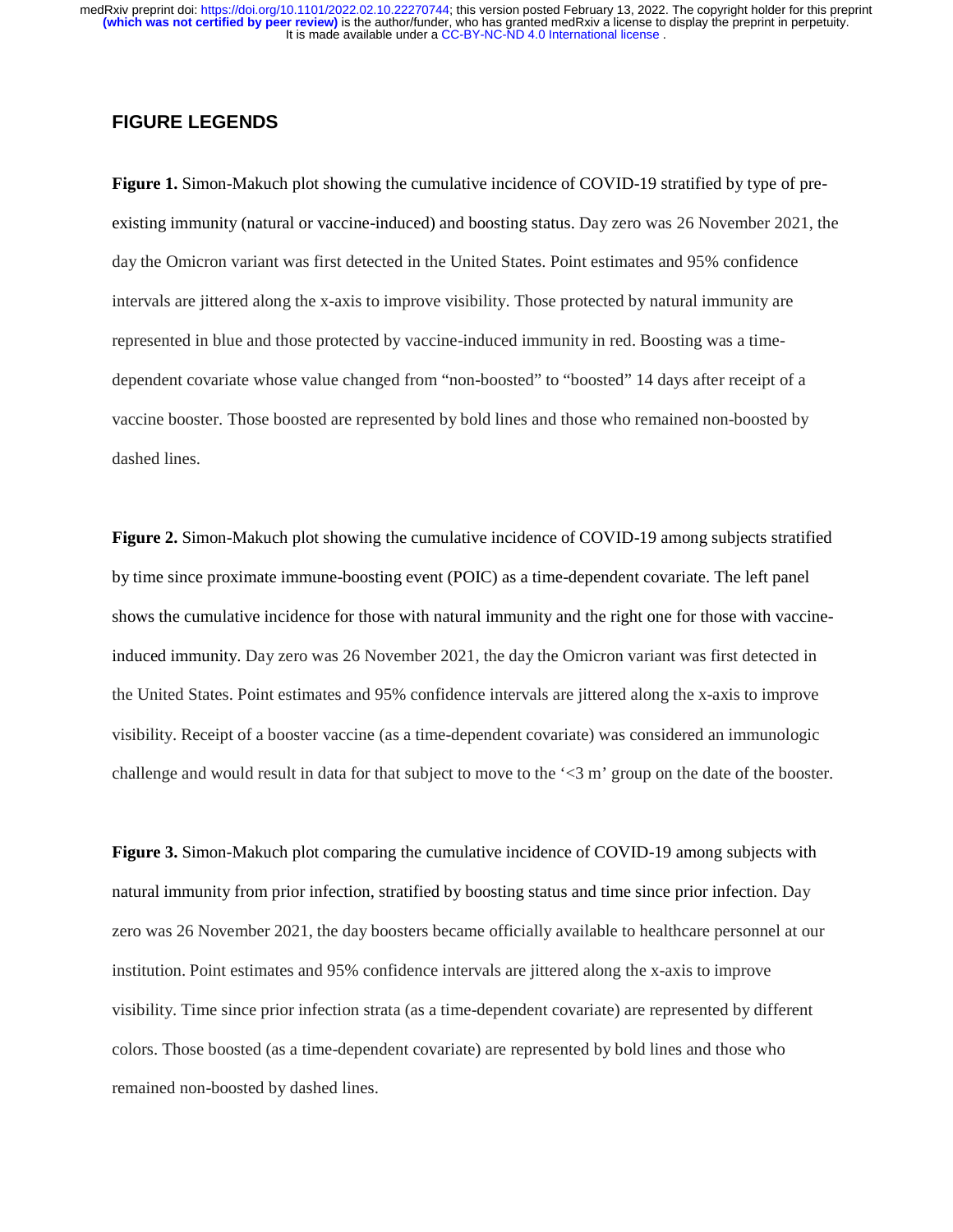**Figure 4.** Simon-Makuch plot comparing the cumulative incidence of COVID-19 among individuals with natural immunity from prior infection stratified by number of vaccine doses received (as a time-dependent covariate). Day zero was 26 November 2021, the day boosters became officially available to healthcare personnel at our institution. Point estimates and 95% confidence intervals are jittered along the x-axis to improve visibility.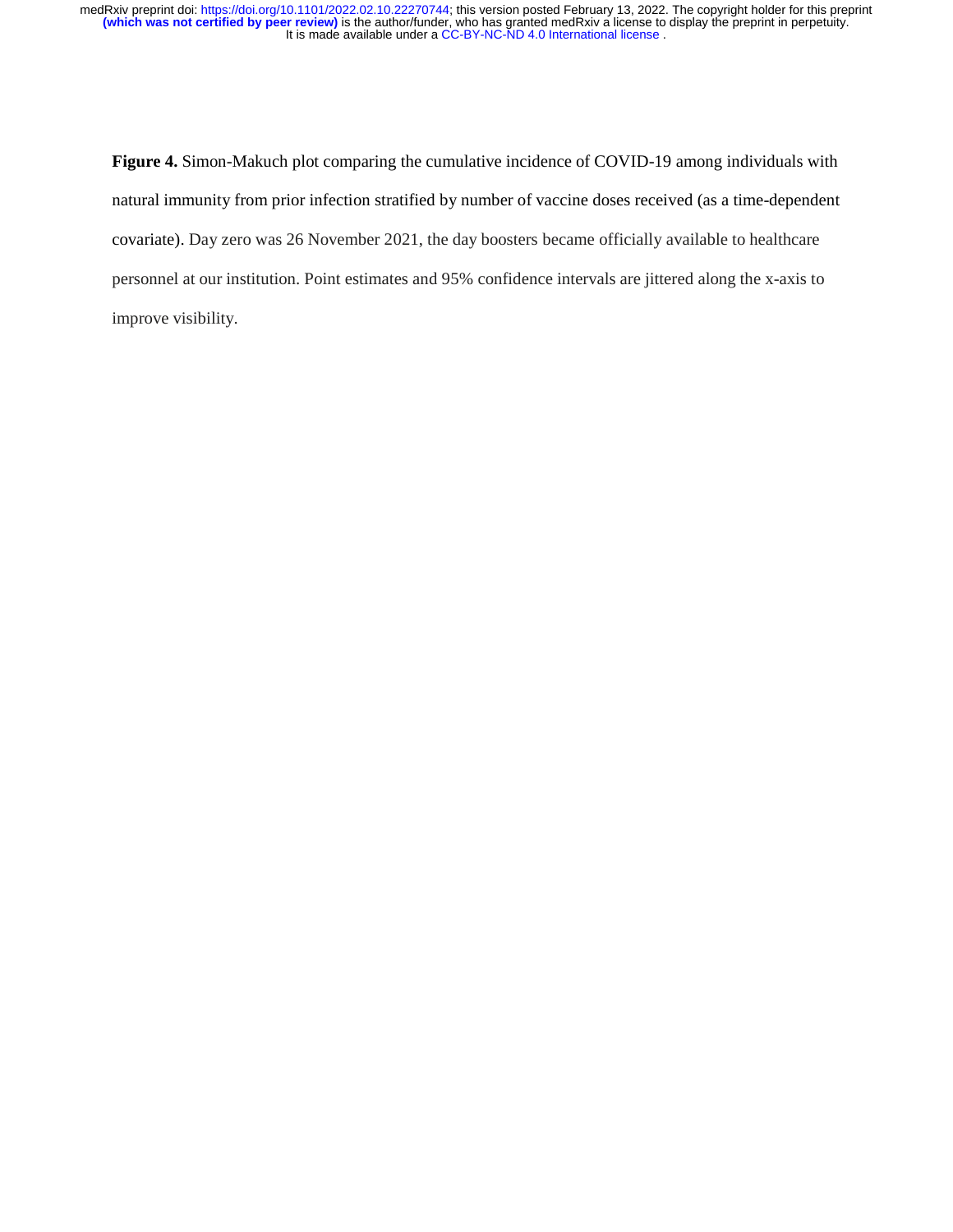Cumulative incidence of COVID-19 among individuals with natural and vaccine-mediated immunity who did and did not receive a vaccine booster

Numbers at risk:

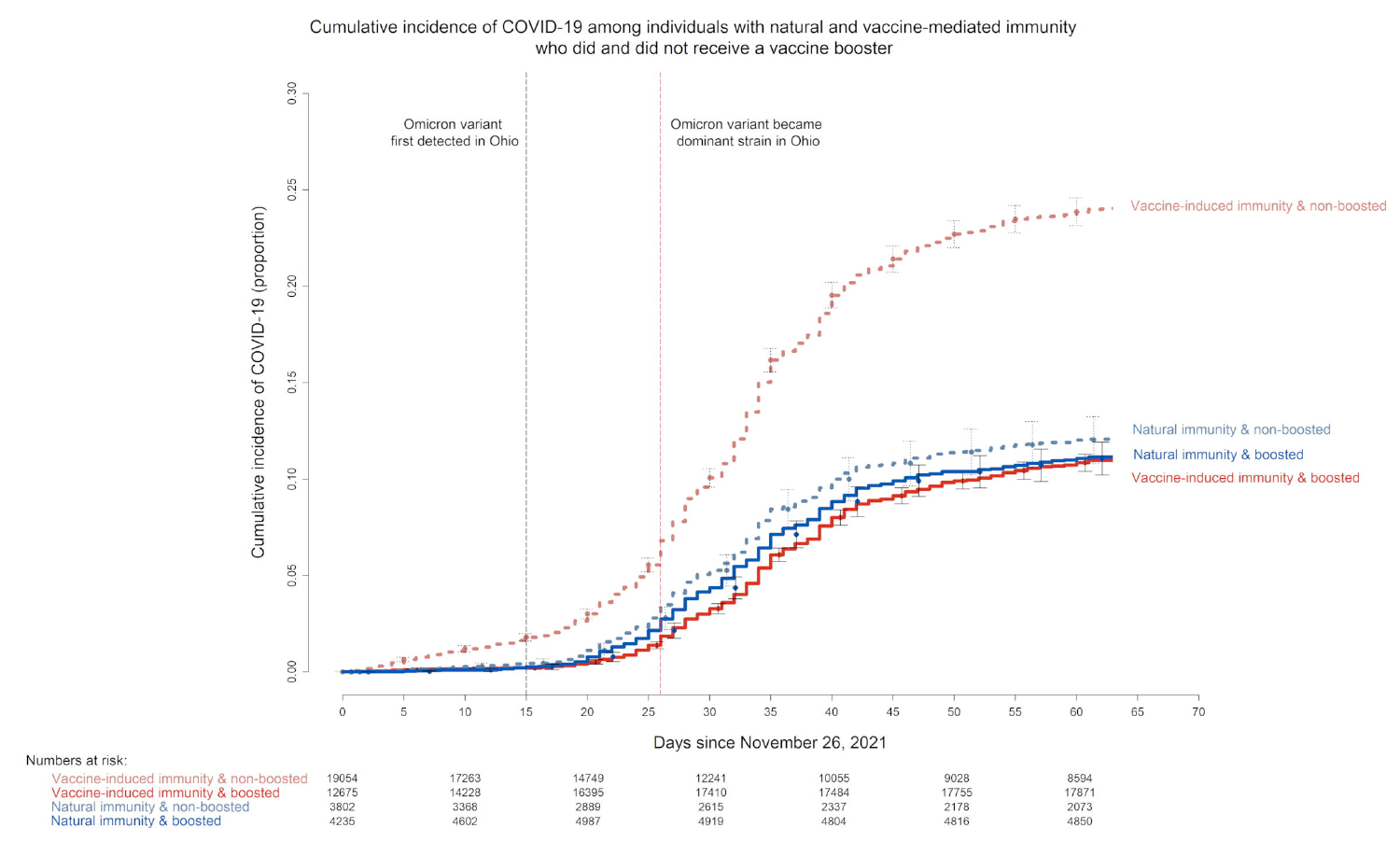#### Risk of COVID-19 by time since proximate overt immunologic challenge





Individuals with vaccine-induced immunity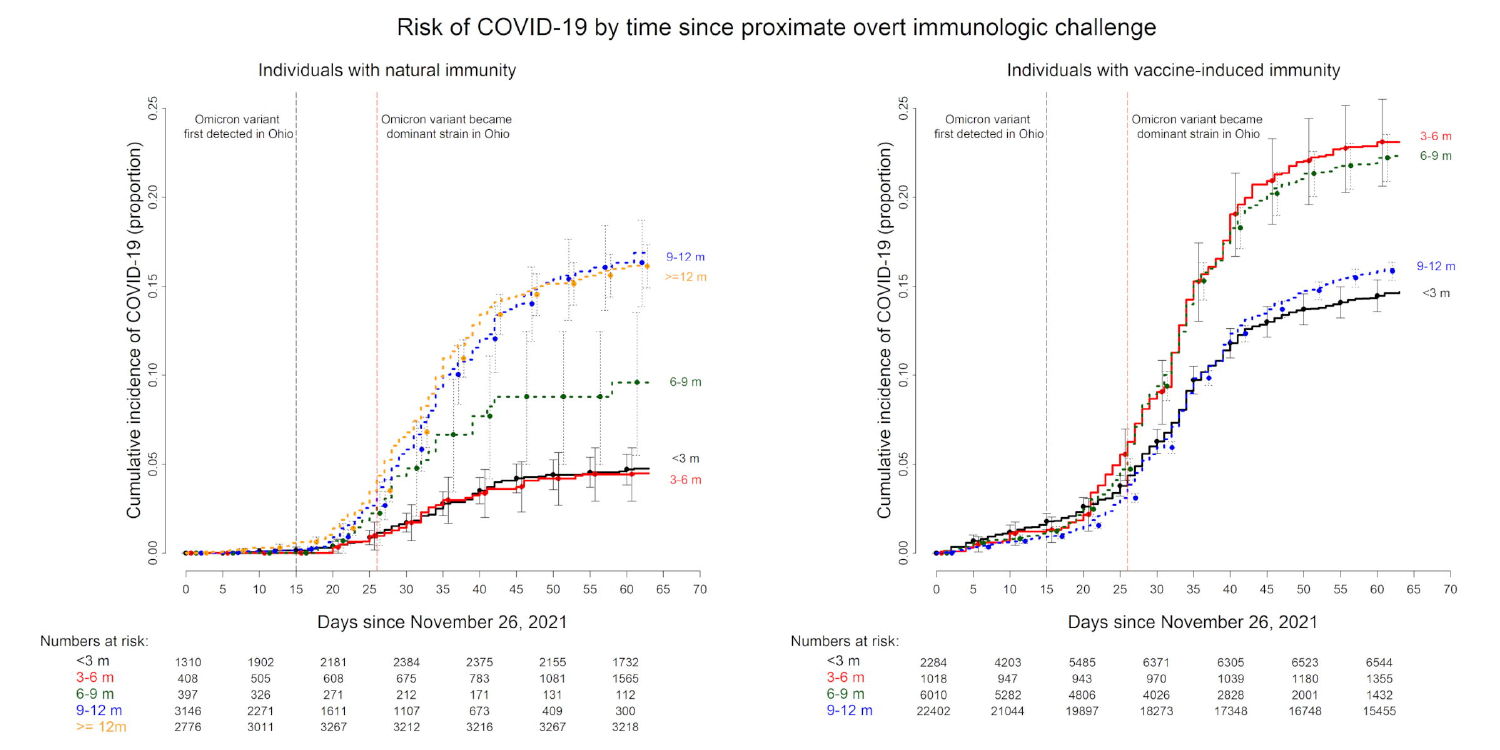# Risk of COVID-19 among individuals with natural immunity<br>stratified by time since prior infection and vaccination



Days since November 26, 2021

| <6 m, non-boosted     | 1676 | 1674 | 1665 | 1641 | 1611 | 1584 | 1539 |
|-----------------------|------|------|------|------|------|------|------|
| 6-12 m. non-boosted   | 1342 | 1125 | 904  | 710  | 482  | 342  | 290  |
| $>=1 y$ , non-boosted | 665  | 808  | 974  | 1036 | 1097 | 1188 | 1202 |
| <6 m. boosted         | 42   | 35   | 23   | 13   | 4    | 9    |      |
| 6-12 m. boosted       | 2201 | 1793 | 1374 | 1039 | 699  | 453  | 358  |
| $>=1$ y, boosted      | 2111 | 2573 | 2983 | 3133 | 3276 | 3433 | 3531 |
|                       |      |      |      |      |      |      |      |

Numbers at risk: